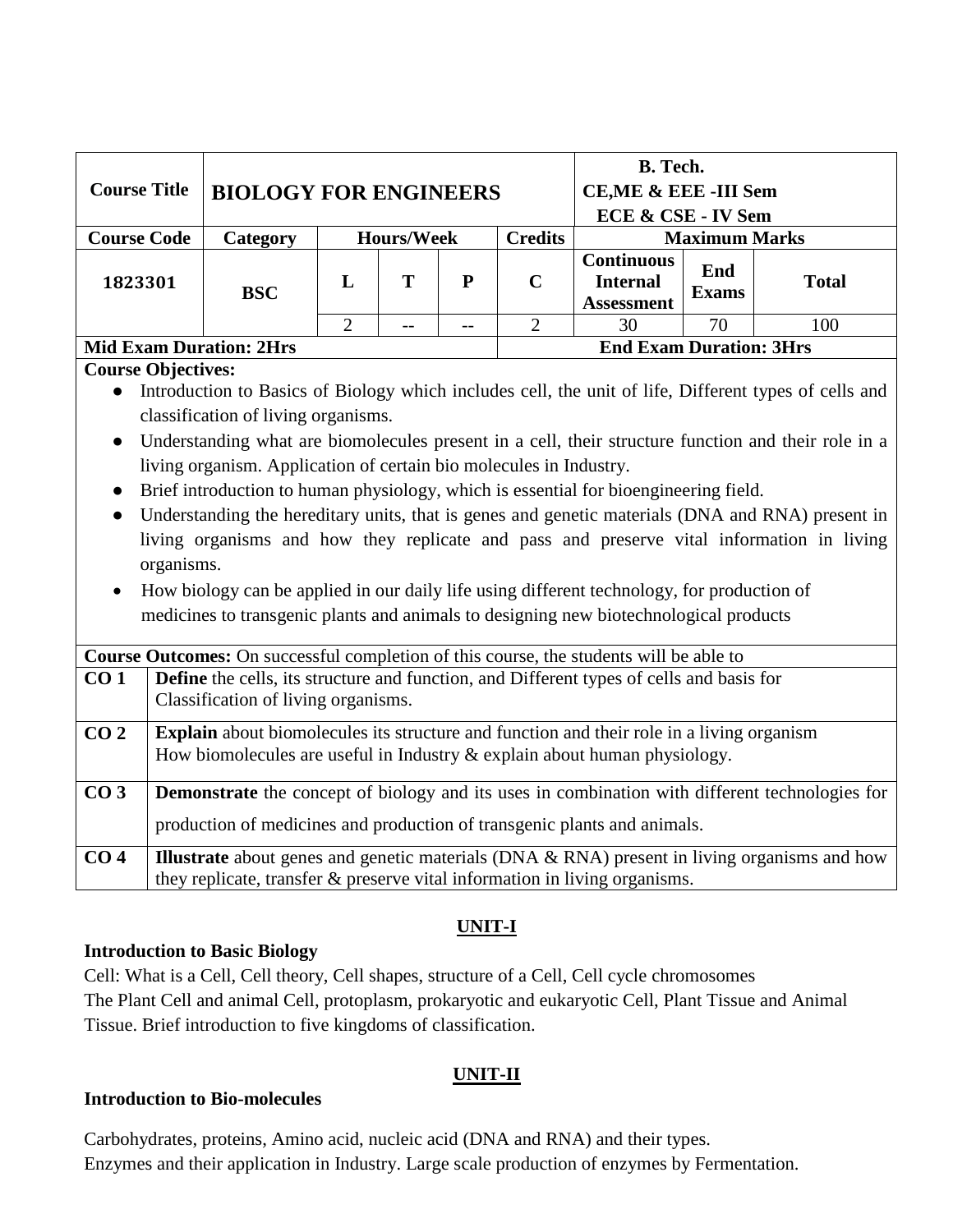# **UNIT-III**

# **Human Physiology**

Nutrition (Classes of nutrients or food substances), Digestive systems, Respiratory system (two kinds of respiration – aerobic and anaerobic) Respiratory organs, respiratory cycle. Excretory system

# **UNIT-IV**

# **Genes, Replication of DNA, And Introduction to recombinant DNA Technology:**

Prokaryotic gene and Eukaryotic gene structure, gene replication, Transcription and Translation in Prokaryote and Eukaryote and synthesis of protein in Eukaryotes. Recombinant DNA technology and cloning introduction.

# **UNIT-V**

# **Application of Biology**

Brief introduction to Production of vaccines, Enzymes, antibodies, Cloning in microbes, plants and animals, Basics of biosensors, biochips, Bio fuels, and Biosensors. What is Tissue engineering? And its application, transgenic plants and animals, Bio engineering (production of artificial limbs, joints and other parts of body).

# **Text Books:**

- 1. Cell and Molecular Biology-P.K.Gupta
- 2. Cell Biology-Verma and Agarwal
- 3. Cell Biology-Rastogi
- 4. N. A. Campbell, J. B. Reece, L. Urry, M. L. Cain and S. A. Wasserman, "Biology: A global approach", Pearson Education Ltd, 2018.
- 5. T Johnson, Biology for Engineers, CRC press, 2011 Molecular Biology and Biotechnology 2<sup>nd</sup> ed. J.M. Walker and E.B. Gingold. Panima Publications. PP 434.

# **Reference Books:**

- 1. AlbertsEt.Al. The molecular biology of the cell, 6/e, Garland Science, 2014
- 2. De Robertis EDP & EMF De Robertis. 2001. Cell and Molecular biology*.* Lippincott Williams &Wilkins.Bombay.
- 3. E. E. Conn, P. K. Stumpf, G. Bruening and R. H. Doi, "Outlines of Biochemistry", John Wiley and Sons, 2009.
- 4. John Enderle and Joseph Bronzino Introduction to Biomedical Engineering, 3/e, 2012 Principles of Biochemistry. 2nd ed. 1993. A.L. Lehninger, D.L.Nelson.M.Cox. Paniama Publications. PP. 1090.
- 5. Harper's biochemistry. 1988. R.K. Murray. D.K. Granner, P.A. Mayes. Printice Hall International.
- 6. Introductory Microbiology. 1995, by Trevor Gross.
- 7. Molecular Biology by G. Padmanabhan, K. SivaramSastry, C. Subramanyam, 1995, Mac Millan.
- 8. Biochemistry of Nucleic Acids.1992.11<sup>th</sup>ed.R.L.P.Adams.J.T.Knowler.D.PLeader.Chapman and Hall.
- 9. Genetic Engineering –SandhyaMitra.

Molecular Biology and Biotechnology by Meyers, RA, A comprehensive Desk reference (VCH Publishers).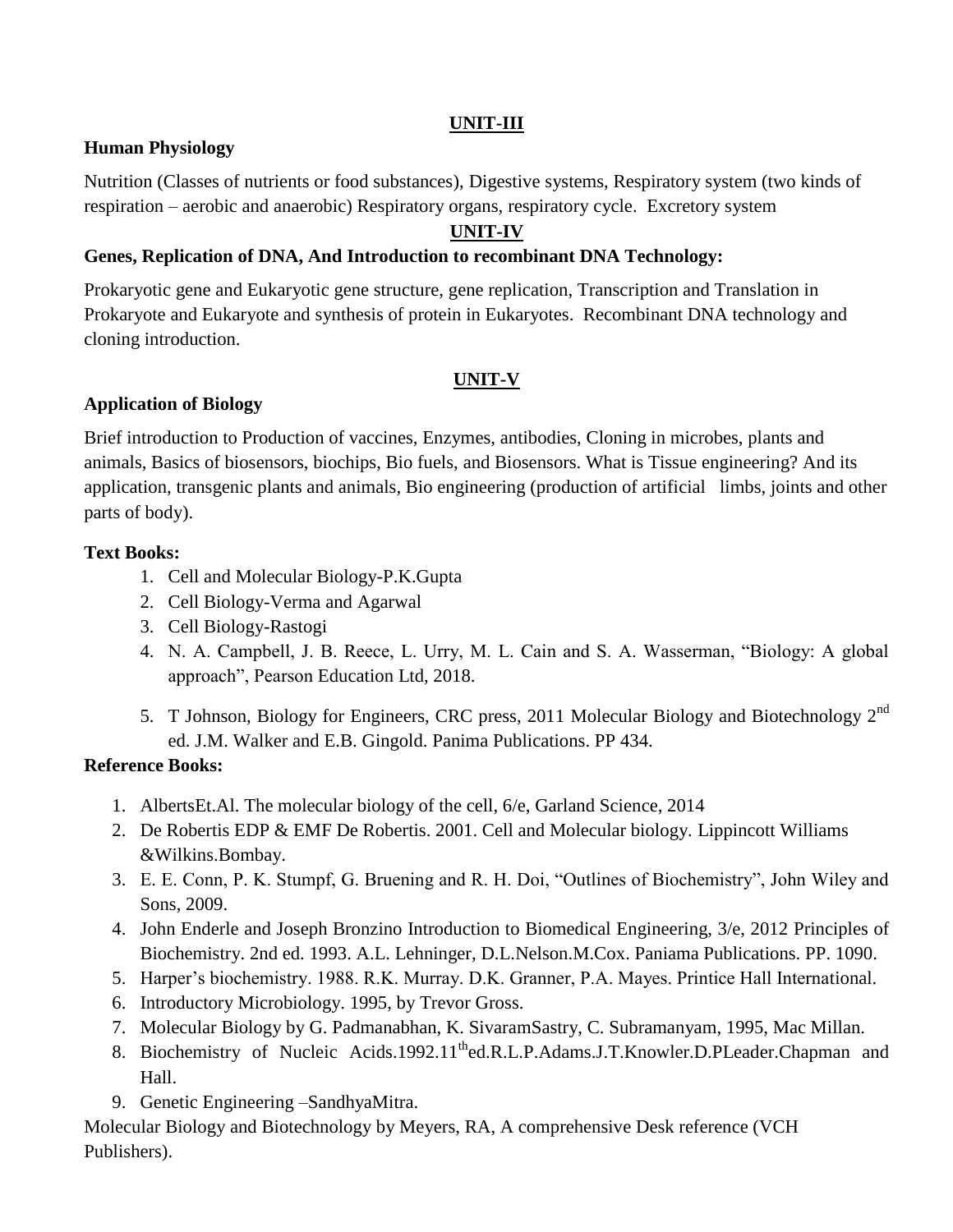| <b>Course Title</b> |                                                                                                                                                                                                               | <b>Electronic Devices &amp; Circuits</b>                          |                   |   |                |                                                           |                    |              |  |  |  |
|---------------------|---------------------------------------------------------------------------------------------------------------------------------------------------------------------------------------------------------------|-------------------------------------------------------------------|-------------------|---|----------------|-----------------------------------------------------------|--------------------|--------------|--|--|--|
| <b>Course Code</b>  | Category                                                                                                                                                                                                      |                                                                   | <b>Hours/Week</b> |   | <b>Credits</b> | <b>Maximum Marks</b>                                      |                    |              |  |  |  |
| 1814302             | <b>Professional Core</b><br>(PCC)                                                                                                                                                                             | L                                                                 | T                 | P | $\mathbf C$    | <b>Continuous</b><br><b>Internal</b><br><b>Assessment</b> | End<br><b>Exam</b> | <b>Total</b> |  |  |  |
|                     | 3<br>3<br>30<br>70<br>100                                                                                                                                                                                     |                                                                   |                   |   |                |                                                           |                    |              |  |  |  |
|                     |                                                                                                                                                                                                               | <b>Mid Exam Duration: 2Hrs</b><br><b>End Exam Duration: 3Hrs</b>  |                   |   |                |                                                           |                    |              |  |  |  |
|                     | <b>Course Objectives:</b> The objective of the course is to learn the working of various diodes and its<br>circuits, transistors and its applications, multivibrators and the fundamentals of logic families. |                                                                   |                   |   |                |                                                           |                    |              |  |  |  |
|                     | Course Outcomes: On successful completion of this course, the students will be able to                                                                                                                        |                                                                   |                   |   |                |                                                           |                    |              |  |  |  |
| CO <sub>1</sub>     | Understand the principles of semiconductor devices.                                                                                                                                                           |                                                                   |                   |   |                |                                                           |                    |              |  |  |  |
| CO <sub>2</sub>     |                                                                                                                                                                                                               | Apply semiconductor devices in the design of electronic circuits. |                   |   |                |                                                           |                    |              |  |  |  |
| CO <sub>3</sub>     |                                                                                                                                                                                                               | Analyze electronic circuits using diodes and transistors.         |                   |   |                |                                                           |                    |              |  |  |  |
| CO <sub>4</sub>     | Illustrate frequency response of amplifiers.                                                                                                                                                                  |                                                                   |                   |   |                |                                                           |                    |              |  |  |  |

**Diode and its Characteristics:** PN Junction diode, Symbol, V-I characteristics, Diode Applications, Rectifiers-Half Wave, Full Wave and Bridge Rectifiers (Simple Problems), Zener Diode- Volt-Ampere Characteristics, Zener Diode as Voltage Regulator, Light Emitting Diode, SCR characteristics and its applications.

# **UNIT - II**

**Bipolar Junction Transistor (BJT):** Types of Transistors, Operation of NPN and PNP Transistors, Input-Output Characteristics of BJT-CB, CE and CC Configurations, Relation between IC, IB and IE. Transistor Biasing- Fixed Bias, Voltage Divider Bias, Transistor Applications-Transistor as an Amplifier, Transistor as a Switch, Single Stage CE Amplifier, Frequency Response of CE Amplifier.

# **UNIT - III**

**Junction Field Effect Transistor:** Theory and Operation of JFET, Output Characteristics, Transfer Characteristics, Configurations of JFET- CD, CS and CG Configurations, JFET Applications- JFET as an Amplifier, JFET as a Switch, Comparison of BJT and JFET, MOSFET-The Enhancement and Depletion MOSFET, Static Characteristics of MOSFET, Applications of MOSFET.

# **UNIT - IV**

**Oscillators:** Concepts of Feedback Amplifier, Necessary conditions for Oscillators, RC phase shift Oscillator, Colpits Oscillator, Hartley Oscillator, and Crystal Oscillator.

**Power amplifiers:** Classification of power amplifiers, efficiency of class-A, class-B, class-C and class-D power amplifiers, complementary symmetry push pull power amplifier.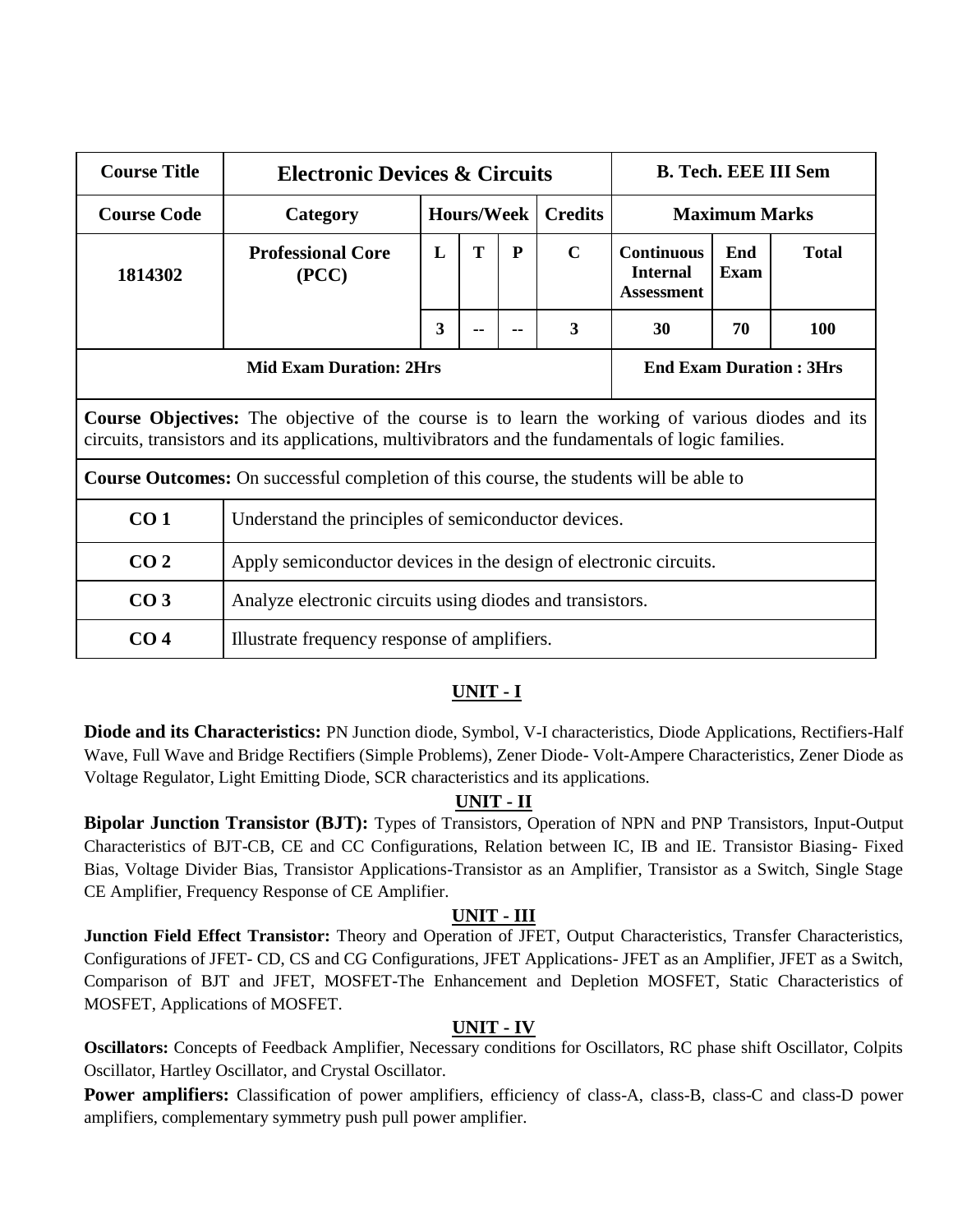# **UNIT - V**

**Digital Logic Circuits:** AND, OR & NOT Gates using Diodes and transistors, Analysis of DCTL, RTL, DTL, TTL, ECL, IIL, MOS, CMOS Logic families and Comparison between the logic families.

# **Text Books:**

- 1. Jacob Millman, Christos C. Halkias, "Integrated electronics" Tata McGraw Hill Publication
- 2. A. Anand Kumar, "Pulse and Digital Circuits", PHI, 2005.
- 3. David A. Bell, "Solid State Pulse Circuits", PHI, 4th edition, 2002.

# **Reference Books:**

- 1. Electronic Devices and Circuits-K.Lal Kishore, 2nd Edition, 2005, BSP.
- 2. J.Millman, H.Taub and Mothiki S. Prakash Rao, " Pulse, Digital and Switching Waveforms", TMH, 2nd Edition, 2008.
- J. Millman and A. Grabel, Microelectronics, 2nd edition, McGraw Hill, 1988.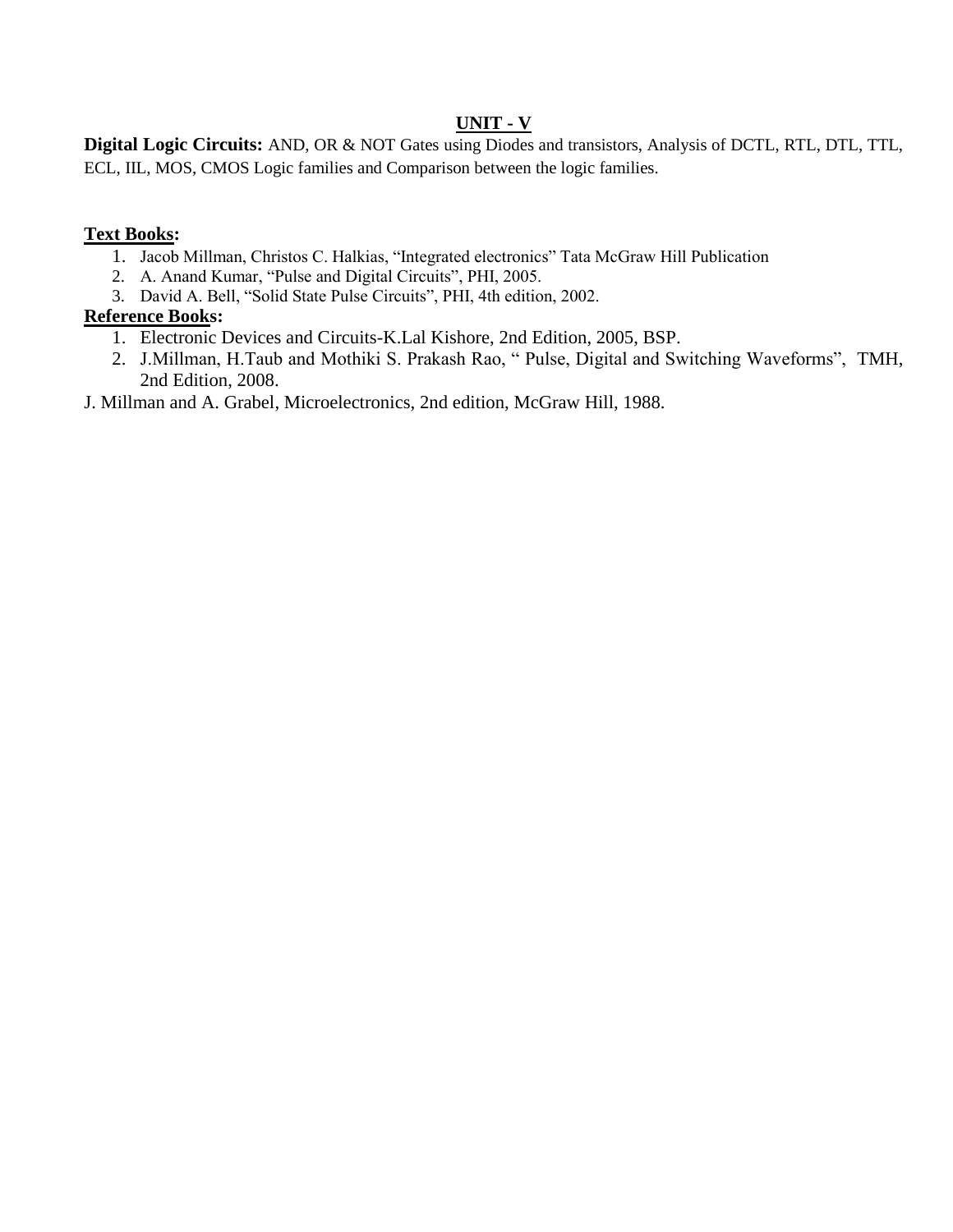| <b>Course Title</b> | <b>Electrical Circuit Analysis</b>                                                                                                                                                                                                                                                                                   |                                                                       |                   |              | <b>B. Tech. EEE III Sem</b> |                                                           |                    |              |  |  |  |
|---------------------|----------------------------------------------------------------------------------------------------------------------------------------------------------------------------------------------------------------------------------------------------------------------------------------------------------------------|-----------------------------------------------------------------------|-------------------|--------------|-----------------------------|-----------------------------------------------------------|--------------------|--------------|--|--|--|
| <b>Course Code</b>  | Category                                                                                                                                                                                                                                                                                                             |                                                                       | <b>Hours/Week</b> |              | <b>Credits</b>              | <b>Maximum Marks</b>                                      |                    |              |  |  |  |
| 1802303             | <b>Professional Core</b><br>(PCC)                                                                                                                                                                                                                                                                                    | L                                                                     | T                 | $\mathbf{P}$ | $\mathbf C$                 | <b>Continuous</b><br><b>Internal</b><br><b>Assessment</b> | End<br><b>Exam</b> | <b>Total</b> |  |  |  |
|                     | 3<br>$\mathbf{1}$<br>100<br>$\boldsymbol{4}$<br>30<br>70                                                                                                                                                                                                                                                             |                                                                       |                   |              |                             |                                                           |                    |              |  |  |  |
|                     |                                                                                                                                                                                                                                                                                                                      | <b>Mid Exam Duration: 2Hrs</b><br><b>End Exam Duration: 3Hrs</b>      |                   |              |                             |                                                           |                    |              |  |  |  |
|                     | <b>Course Objectives:</b> The objective of the course is to learn network theorems, application of resonance,<br>transients applied for ac and dc circuits, necessary conditions for network functions, various parameters<br>and its relationships, balanced & unbalanced systems applied for three phase circuits. |                                                                       |                   |              |                             |                                                           |                    |              |  |  |  |
|                     | Course Outcomes: On successful completion of this course, the students will be able to                                                                                                                                                                                                                               |                                                                       |                   |              |                             |                                                           |                    |              |  |  |  |
| CO <sub>1</sub>     | Understand the basic concepts of three phase circuits, resonance, network functions and<br>locus diagrams.                                                                                                                                                                                                           |                                                                       |                   |              |                             |                                                           |                    |              |  |  |  |
| CO <sub>2</sub>     | Solve DC & AC circuits by using various theorems.                                                                                                                                                                                                                                                                    |                                                                       |                   |              |                             |                                                           |                    |              |  |  |  |
| CO <sub>3</sub>     |                                                                                                                                                                                                                                                                                                                      | Analyse R-L, R-C and R-L-C circuits for DC and AC transient response. |                   |              |                             |                                                           |                    |              |  |  |  |
| CO <sub>4</sub>     | Evaluate the voltage, Current and Power for balanced and unbalanced circuits.                                                                                                                                                                                                                                        |                                                                       |                   |              |                             |                                                           |                    |              |  |  |  |
| CO <sub>5</sub>     | Analyse two port circuit behaviour for various parameters.                                                                                                                                                                                                                                                           |                                                                       |                   |              |                             |                                                           |                    |              |  |  |  |

**Network Theorems:** Reciprocity, compensation & millman's theorem for dc and sinusoidal excitations, superposition theorem, thevenin's  $\&$  norton's theorems, maximum power transfer theorems to ac excitation, simple problems.

# **UNIT - II**

**Resonance:** Series, parallel circuits, concept of half power frequencies, bandwidth and q factor. simple problems.

**Locus diagrams:** Impedance and admittance locus diagrams of series and parallel combinations R-L, R-C, R-L-C with variation of various parameters.

# **UNIT - III**

**Network Functions:** Single port and multiport networks, immittance functions of two port parameters, necessary conditions for driving point and transfer functions, poles and zeros, time domain response from pole zero plots, restrictions from pole zero locations.

**Two Port Networks :** Two port networks, impedance, admittance, transmission parameters, hybrid and inverse hybrid parameters, relationships between parameters, conditions for symmetry and reciprocity.

# **UNIT - IV**

**DC Transient Analysis:** Determination of initial conditions – transient response of R-L, R-C and R-L-C circuits for DC–solution method using differential equation and laplace transforms.

**AC Transient Analysis:** Transient response of R-L, R-C and R-L-C series circuits for sinusoidal excitations – solution method using differential equation and laplace transforms.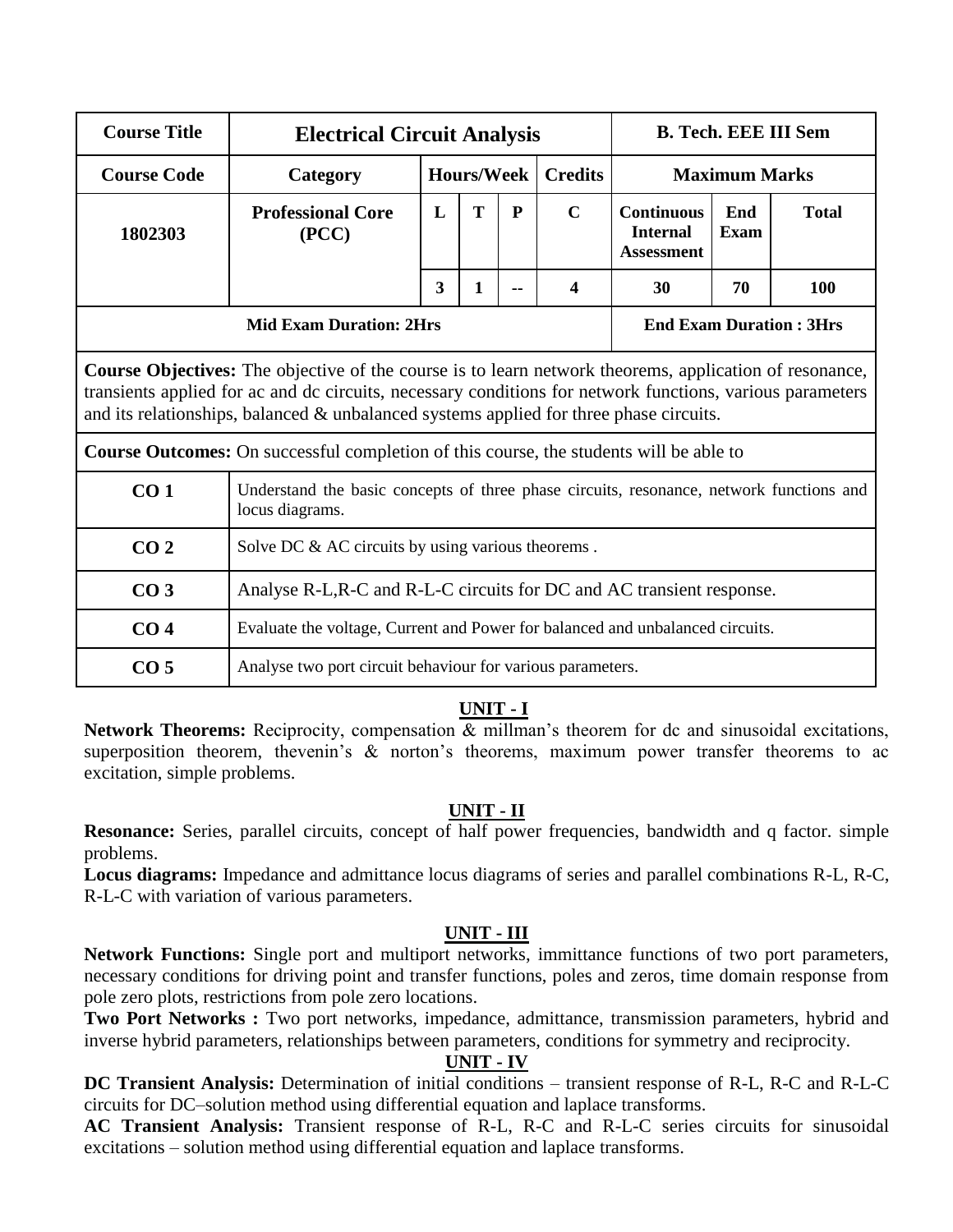#### **UNIT - V**

Three Phase Circuits: Phase sequence, balanced and unbalanced systems – magnitude & phasor relationship between line and phase voltages and currents in balanced Y and Δ circuits. Analysis of unbalanced loads- neutral displacement method, Y-Δ conversion and loop current method.

Measurement of three phase power by two wattmeter method, measurement of three phase reactive power by single wattmeter method.

#### **Text Books:**

- 1. Theory and Problems of Electrical Circuits Joseph A. Edminister, Schaum Series
- 2. Circuit Theory A.Chakrabarty
- 3. Electrical Circuits N. Sreenivasulu.
- 4. Network Analysis Van Valkenburg  $3<sup>rd</sup>$  edition.

#### **Reference Books:**

- 1. Circuits & Networks A. Sudhakar, Shayammohan. S. Pillai, 4<sup>th</sup> Edition TMH.
- 2. Networks and Systems D. Roy Chowdari New Age International
- 3. Network Analysis with applications  $-$  Stanely Pearson education  $4<sup>*</sup>$  edition.
- 4. Network Analysis by G.K. Mittal, Khanna Publishers.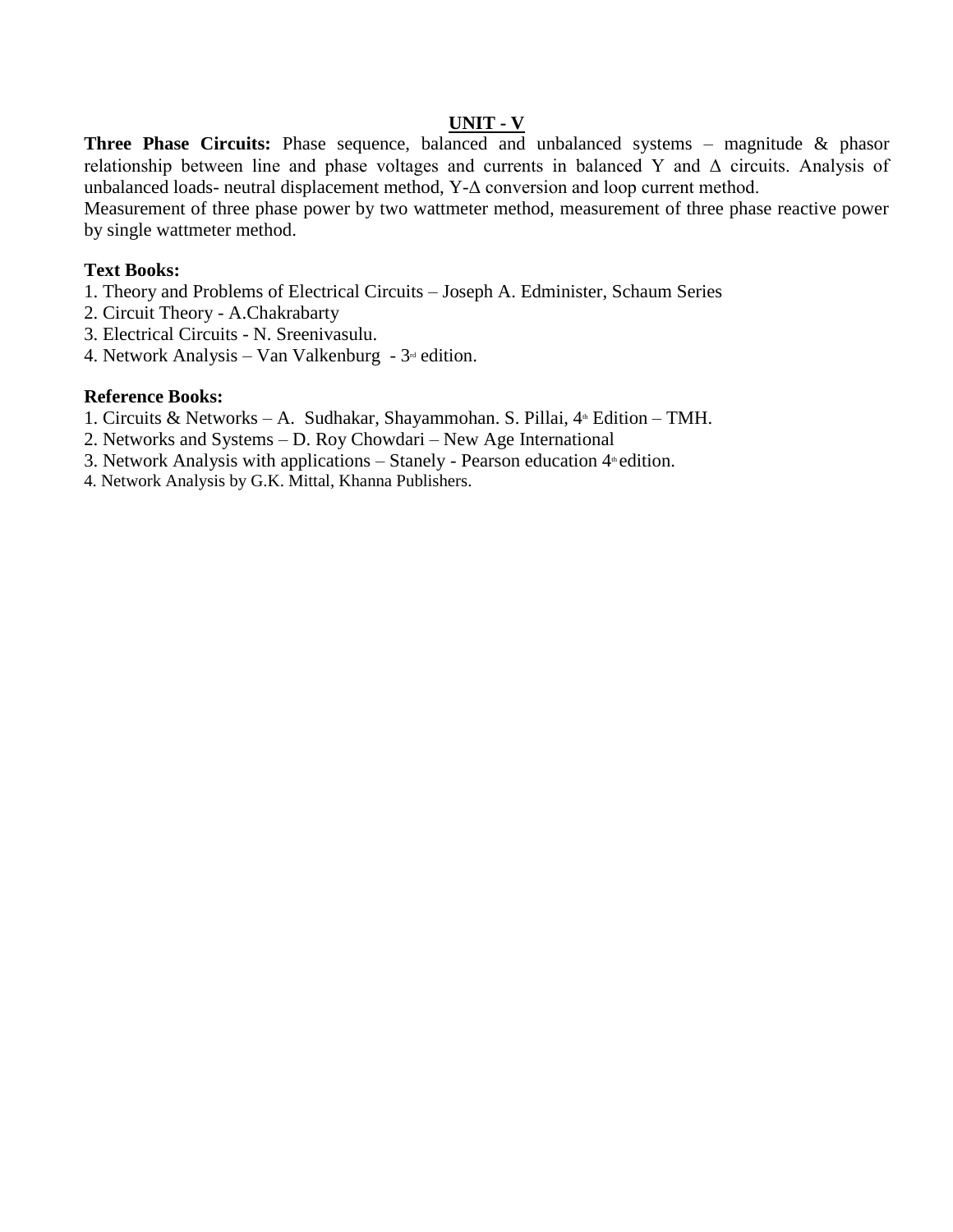| <b>Course Title</b> | <b>Electromagnetic Fields</b>                                                                                                          | <b>B. Tech. EEE III Sem</b>                                                                                                                                                                                   |                   |  |                |                                                           |                    |              |  |  |
|---------------------|----------------------------------------------------------------------------------------------------------------------------------------|---------------------------------------------------------------------------------------------------------------------------------------------------------------------------------------------------------------|-------------------|--|----------------|-----------------------------------------------------------|--------------------|--------------|--|--|
| <b>Course Code</b>  | Category                                                                                                                               |                                                                                                                                                                                                               | <b>Hours/Week</b> |  | <b>Credits</b> | <b>Maximum Marks</b>                                      |                    |              |  |  |
| 1802304             | <b>Professional Core</b><br>(PCC)                                                                                                      | $\mathbf C$<br>T<br>L<br>$\mathbf{P}$                                                                                                                                                                         |                   |  |                | <b>Continuous</b><br><b>Internal</b><br><b>Assessment</b> | End<br><b>Exam</b> | <b>Total</b> |  |  |
|                     |                                                                                                                                        | 3<br>3<br>30<br>70<br>$\overline{a}$<br>--                                                                                                                                                                    |                   |  |                |                                                           |                    |              |  |  |
|                     | <b>Mid Exam Duration: 2Hrs</b><br><b>End Exam Duration: 3Hrs</b>                                                                       |                                                                                                                                                                                                               |                   |  |                |                                                           |                    |              |  |  |
|                     |                                                                                                                                        | Course Objectives: The objective of the course is to learn the concepts of electric and magnetic fields<br>under static conditions which will be used in theory of transmission lines and electrical machines |                   |  |                |                                                           |                    |              |  |  |
|                     | <b>Course Outcomes:</b> On successful completion of this course, the students will be able to                                          |                                                                                                                                                                                                               |                   |  |                |                                                           |                    |              |  |  |
| CO <sub>1</sub>     | Understand the concepts of electrostatic and magneto static fields due to electric<br>charges and steady currents, faraday's laws.     |                                                                                                                                                                                                               |                   |  |                |                                                           |                    |              |  |  |
| CO <sub>2</sub>     | Apply maxwell's equations for time variant and invariant fields                                                                        |                                                                                                                                                                                                               |                   |  |                |                                                           |                    |              |  |  |
| CO <sub>3</sub>     | Analyse divergence of electric field, electric dipole, behaviour of conductor,<br>boundary conditions and polarization in dielectrics. |                                                                                                                                                                                                               |                   |  |                |                                                           |                    |              |  |  |
| CO <sub>4</sub>     | Analyse curl of magnetic field. force on a current carrying conductor<br>and inductance of solenoid and toroid.                        |                                                                                                                                                                                                               |                   |  |                |                                                           |                    |              |  |  |
| CO <sub>5</sub>     | Evaluate electric and magnetic fields by various laws for time variant and<br>invariant fields                                         |                                                                                                                                                                                                               |                   |  |                |                                                           |                    |              |  |  |
| CO <sub>6</sub>     | Solve the problems on force due to electric charges $\&$ steady currents                                                               |                                                                                                                                                                                                               |                   |  |                |                                                           |                    |              |  |  |

**Electric Field & Gauss Law:** Coulomb's law, electric field intensity (efi), efi due to a line charge, surface charge and volume charge, work done in moving a point charge in an electric field, gauss law, gauss law using infinite line charge and co-axial cable, gauss law in point form (Maxwell first law, div( $\mathbf{D}$ ) =  $\rho$ ), numeric problems

**Electric Potential & Dipole:** Electric potential, potential gradient electric dipole, dipole moment – potential & EFI due to an electric dipole, numeric problems.

#### **UNIT - II**

**Conductors:** Current and current density, conduction and convection current densities, continuity equation, behaviour of conductors in electric fields, ohm's law in point form, numeric problems.

Polarization & Capacitance: Polarization, boundary conditions – dielectric -conductor, dielectric dielectric. capacitance – capacitance of parallel plate, spherical and co-axial capacitors, numeric problems.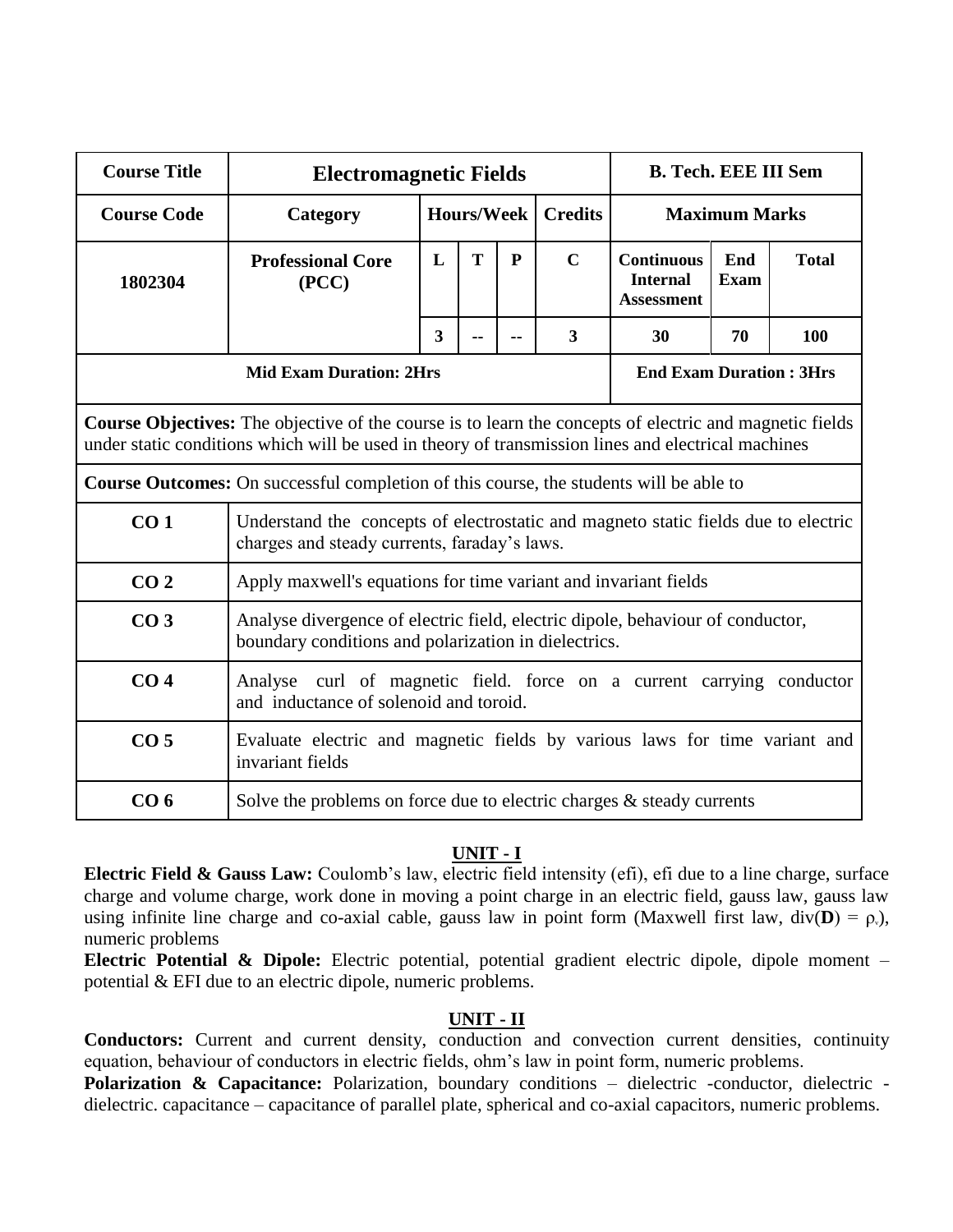#### **UNIT - III**

**Magneto Static Fields:** Biot-savarat's law, MFI due to a straight current carrying filament, circular, square and solenoid current carrying wire. maxwell's second equation,

**Ampere's Law:** Ampere's circuital law and its applications, ampere's circuital law in point form, maxwell third equation , numeric problems

#### **UNIT - IV**

**Magnetic Force:** Lorentz force equation, Force on a current element in a magnetic field, Force on a straight and long current carrying conductors in magnetic fields, Force between two and straight parallel current carrying conductors, Numeric Problems.

**Torque & Inductance:** Torque on a current loop placed in a magnetic dipole. Self Inductance, Application of self inductance of a Solenoid and Toroid, Numeric Problems

#### **UNIT - V**

**Time varying Fields:** Faraday's laws of electromagnetic induction, its integral and point forms, maxwell's fourth equation. statically and dynamically induced emfs, modification of maxwell's equation for time varying fields, displacement current, and maxwell's equation in differential and integral form, numeric problems.

#### **Text Books:**

1. Principles of Electromagnetics, Mathew N. O. Sadiku, Oxford (I) student  $4<sup>th</sup>$  edition

- 2. Electromagnetic Fields, Dr. S. Kamakshaiah, Right Publishers, 2007.
- 3. Engineering Electromagnetics, William H. Hayt and John A. Buck, TMH, 7<sup>th</sup> edition 2006.

#### **Reference Books:**

- 1. Electromagnetics, J. D. Kraus, TMH, 4<sup>th</sup> edition 1992.
- 2. Electromagnetic Fields, TVS Arun Murthy, S. Chand & Company Ltd.,  $1$ <sup>\*</sup> edition 2008
- 3. Field Theory, K. A. Gangadhar, P. M. Ramanathan, Khanna Publishers, 15<sup>th</sup> edition, 2003.
- 4. Electromagnetics, J. P. Tewari, Khanna Publishers.
- 5. Electromagnetic Waves & Radiating Systems, Edward C. Jordan and Keith G. Balmain, Prentice Hall of India Pvt. Ltd.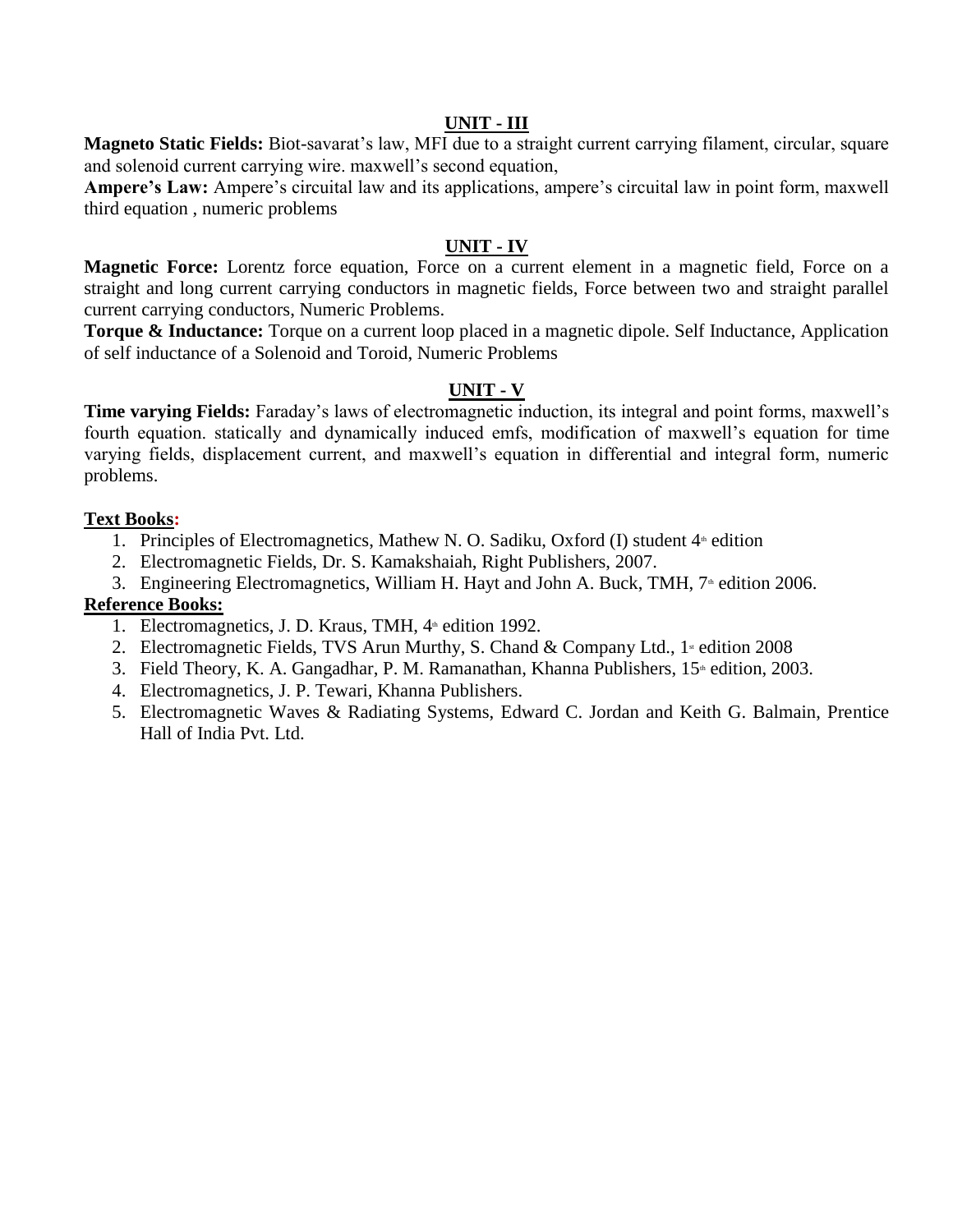| <b>Course Title</b> | <b>Electrical Machines-I</b>                                                                                                                              |                                                                               | <b>B. Tech. EEE III Sem</b> |   |                |                                                           |                      |              |  |  |
|---------------------|-----------------------------------------------------------------------------------------------------------------------------------------------------------|-------------------------------------------------------------------------------|-----------------------------|---|----------------|-----------------------------------------------------------|----------------------|--------------|--|--|
| <b>Course Code</b>  | Category                                                                                                                                                  |                                                                               | <b>Hours/Week</b>           |   | <b>Credits</b> |                                                           | <b>Maximum Marks</b> |              |  |  |
| 1802305             | <b>Professional Core</b><br>(PCC)                                                                                                                         | L                                                                             | T                           | P | $\mathbf C$    | <b>Continuous</b><br><b>Internal</b><br><b>Assessment</b> | End<br><b>Exam</b>   | <b>Total</b> |  |  |
|                     | 3<br>30<br>70<br>100<br>1<br>4                                                                                                                            |                                                                               |                             |   |                |                                                           |                      |              |  |  |
|                     |                                                                                                                                                           | <b>Mid Exam Duration: 2Hrs</b><br><b>End Exam Duration: 3Hrs</b>              |                             |   |                |                                                           |                      |              |  |  |
|                     | <b>Course Objectives:</b> The objective of the course is to learn principle, operation, construction,<br>characteristics of dc machines, and transformers |                                                                               |                             |   |                |                                                           |                      |              |  |  |
|                     | <b>Course Outcomes:</b> On successful completion of this course, the students will be able to                                                             |                                                                               |                             |   |                |                                                           |                      |              |  |  |
| CO <sub>1</sub>     | Understand the principle, operation and constructional details of dc machines and<br>transformers                                                         |                                                                               |                             |   |                |                                                           |                      |              |  |  |
| CO <sub>2</sub>     | Analyse the characteristics of dc machines, phasor diagrams and parallel operation<br>of single phase transformers                                        |                                                                               |                             |   |                |                                                           |                      |              |  |  |
| CO <sub>3</sub>     | transformers                                                                                                                                              | Compare losses and efficiency by conducting different test on dc machines and |                             |   |                |                                                           |                      |              |  |  |
| CO <sub>4</sub>     | Choose different types of connections to be considered for three phase transformers                                                                       |                                                                               |                             |   |                |                                                           |                      |              |  |  |

**DC Generators:** Construction, principle of operation, emf equation, armature reaction, commutation, numerical problems.

Types of dc generators, open circuit characteristics, load characteristics of shunt, series and compound generators, parallel operation of dc generators, numeric problems.

#### **UNIT - II**

**DC Motors:** Principle of operation, back emf, torque equation, characteristics and application of series, shunt and compound motors, numerical problems.

Speed Control: Speed control of dc shunt & series motors, starters (3 & 4point), design of starters, numerical problems.

# **UNIT - III**

Testing of DC Machines: Losses & efficiency, condition for maximum efficiency, brake test, swinburne's test, hopkinson's test, field's test, retardation test, separation of stray losses in a dc motor, numerical problems.

# **UNIT - IV**

**1Φ Transformer:** Construction, principle of operation, types, emf equation, operation on no load and load, phasor diagrams, equivalent circuit, losses, efficiency & regulation, all day efficiency, numerical problems. **Testing of Transformer:** OC & SC tests, sumpner's test, predetermination of efficiency & regulation, separation of losses test, numeric problems.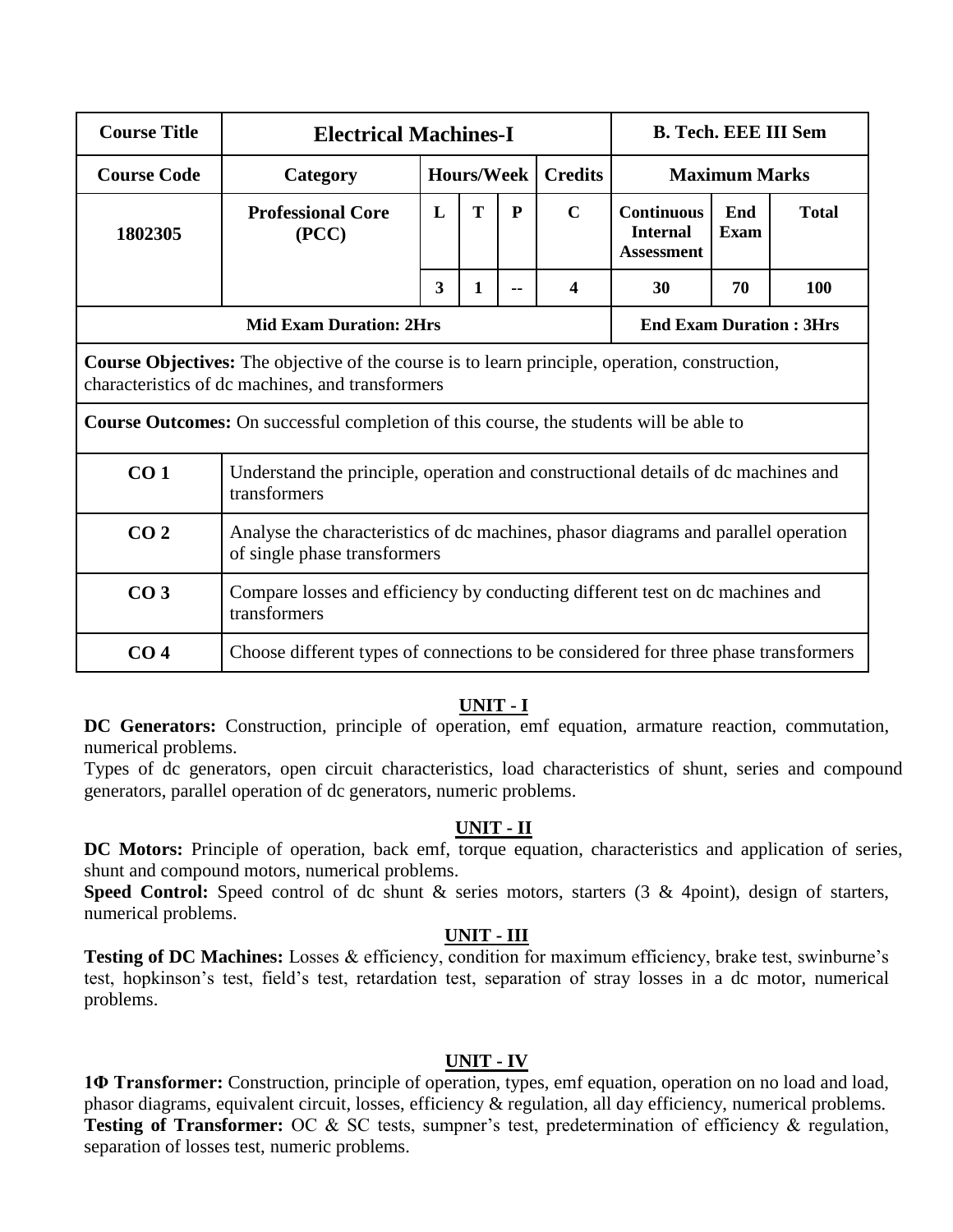# **UNIT - V**

**Parallel Operation & Auto transformer:** Parallel operation with equal & unequal voltage ratios, auto transformer, equivalent circuit, comparison with two winding transformer, numeric problems.

**3Φ Transformer:** Types of connections, Y-Y, Y-∆, ∆-Y, ∆-∆, open delta, scott connection, 3-winding transformers, tertiary windings.

### **Text Books**

- 1. Electrical Machines, P. S. Bimbra, Khanna Publishers
- 2. Electrical Machines, I.J. Nagarath & D.P. Kothari, TMH, 7<sup>th</sup> Edition 2005
- 3. Electrical Machines, J.B. Gupta, Kataria Publications

#### **Reference Books**

- 1. Electrical Machinery, A. E. Fitzgerland, C. Kingsley and S. Umlauts, TMH,5<sup>th</sup> Edition
- 2. Performance and Design of DC machines, Clayton and Hancock, BPB Publishers, 2004
- 3. DC Machines & Transformers, R.K. Rajput, Laxmi Publications.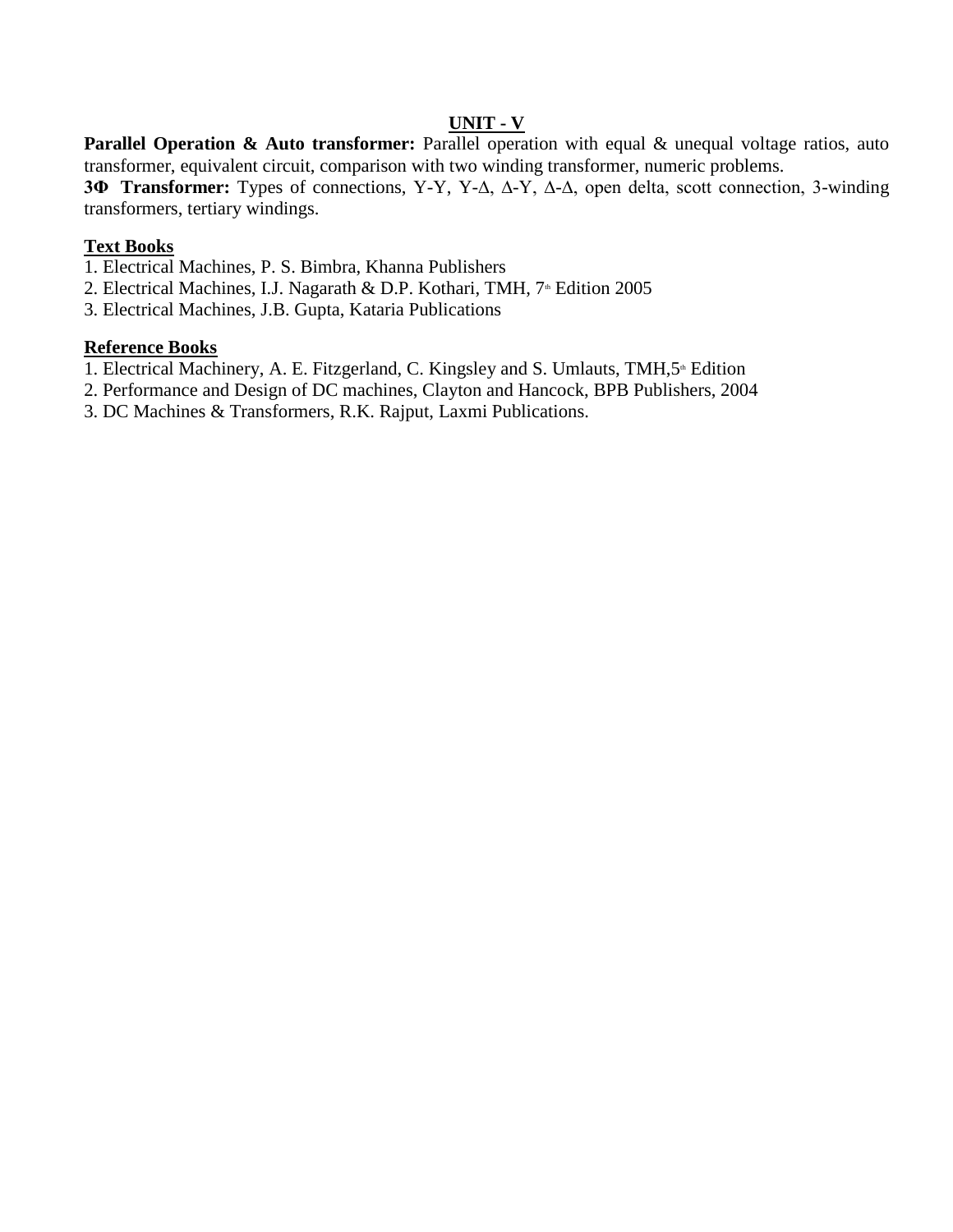| <b>Course Title</b> | <b>Power Systems-I</b>                                                                                                                                                                                           |                                                                            |   | <b>B. Tech. EEE III Sem</b> |             |                                                           |             |              |  |  |  |
|---------------------|------------------------------------------------------------------------------------------------------------------------------------------------------------------------------------------------------------------|----------------------------------------------------------------------------|---|-----------------------------|-------------|-----------------------------------------------------------|-------------|--------------|--|--|--|
| <b>Course Code</b>  | Category                                                                                                                                                                                                         | <b>Hours/Week</b><br><b>Credits</b><br><b>Maximum Marks</b>                |   |                             |             |                                                           |             |              |  |  |  |
| 1802306             | <b>Professional Core</b><br>(PCC)                                                                                                                                                                                | L                                                                          | T | ${\bf P}$                   | $\mathbf C$ | <b>Continuous</b><br><b>Internal</b><br><b>Assessment</b> | End<br>Exam | <b>Total</b> |  |  |  |
|                     | 3<br>3<br>70<br>100<br>30                                                                                                                                                                                        |                                                                            |   |                             |             |                                                           |             |              |  |  |  |
|                     |                                                                                                                                                                                                                  | <b>Mid Exam Duration: 2Hrs</b><br><b>End Exam Duration: 3Hrs</b>           |   |                             |             |                                                           |             |              |  |  |  |
| cables.             | <b>Course Objectives:</b> The objective of the course is to learn conventional $\&$ non conventional energy<br>sources, economic aspects mechanical and electrical design of transmission lines, and underground |                                                                            |   |                             |             |                                                           |             |              |  |  |  |
| able to             | <b>Course Outcomes:</b> On successful completion of this course, the students will be                                                                                                                            |                                                                            |   |                             |             |                                                           |             |              |  |  |  |
| CO <sub>1</sub>     | Understand the basic concepts of various generating systems and its load characteristics                                                                                                                         |                                                                            |   |                             |             |                                                           |             |              |  |  |  |
| CO <sub>2</sub>     |                                                                                                                                                                                                                  | Understand the construction and types of cables used for underground       |   |                             |             |                                                           |             |              |  |  |  |
| CO <sub>3</sub>     |                                                                                                                                                                                                                  | Analyse the mechanical aspects of transmission lines and corona phenomenon |   |                             |             |                                                           |             |              |  |  |  |
| CO <sub>4</sub>     | Evaluate inductance and capacitance of transmission lines and grading of<br>underground cables                                                                                                                   |                                                                            |   |                             |             |                                                           |             |              |  |  |  |

#### **UNIT – I**

**CO 5** Determine the cost of electrical energy, tariff charges on consumers

**Thermal, Hydro & Nuclear Power Stations:** Line diagram & its explanation for thermal, hydro & nuclear power stations, and principle of operation of nuclear reactor.

#### **UNIT - II**

**Economic Aspects of Power Generation:** Load curve, load duration curve, integral load duration curves, load factor, demand factor, diversity factor, capacity factor, utilization factor and plant use factorsnumerical problems.

Choice of size and number of generating units cost of electrical energy, problems, types of tariff charges on consumers – numerical problems.

#### **UNIT - III**

**Mechanical Design of Transmission Lines:** Insulators, types of insulators, string efficiency, methods of improving string efficiency, numerical problems.

Sag and tension calculations for equal and unequal heights of towers, effect of wind and ice on weight of conductors, numerical problems.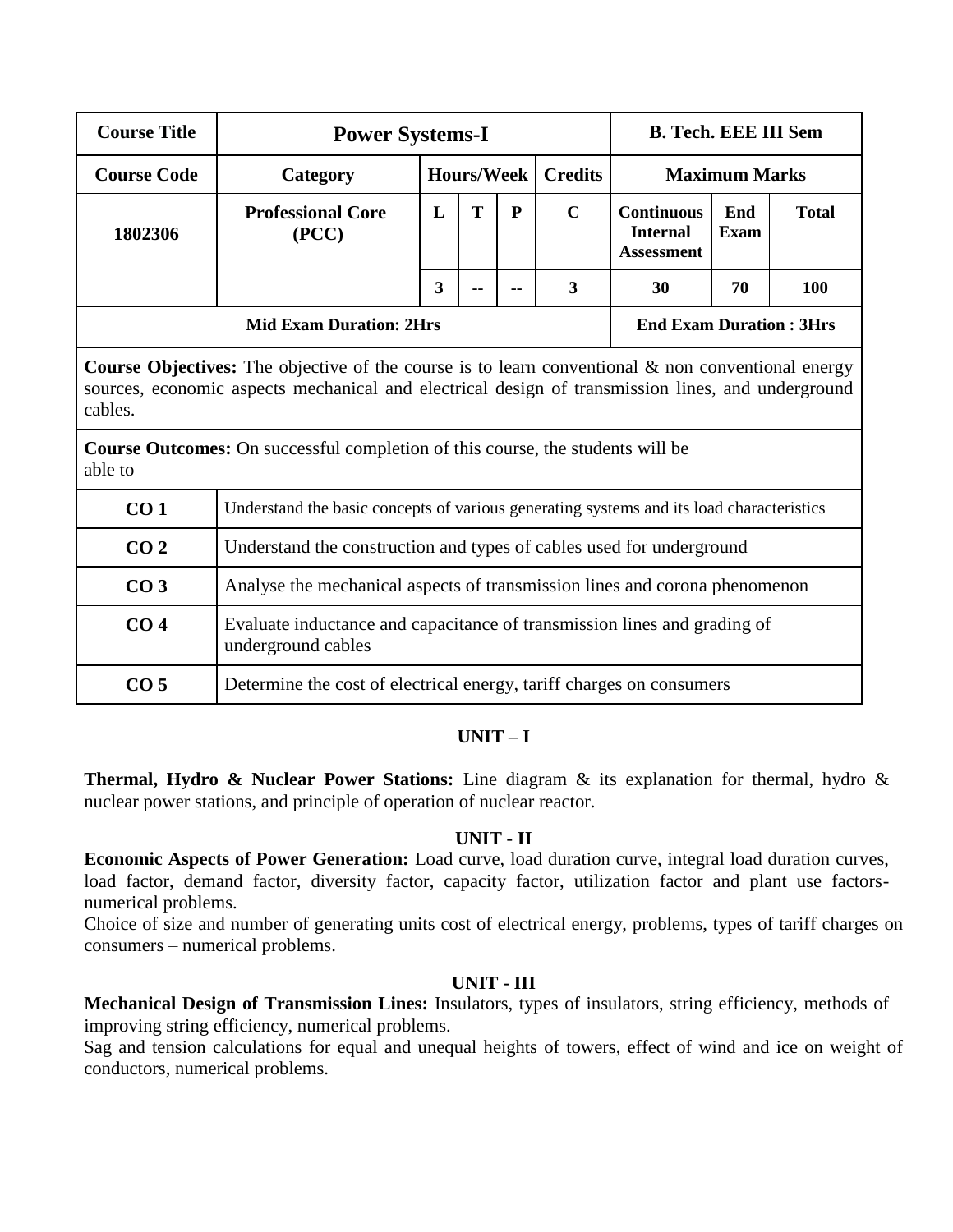**Electrical Design of Transmission Lines:** Types of conductors, calculation of resistance for solid conductor, concept of GMR & GMD, calculation of inductance and capacitance for 1Ф and 3Ф single and double circuit lines, symmetrical and asymmetrical conductor configuration with and without transportation, effect of earth on capacitance - numerical problems.

#### **UNIT - V**

**Underground Cables:** Construction, types of cables, insulation in cables, calculation of insulation resistance and stress in insulation. capacitance of single and 3 core belted cables. grading of cables, capacitance grading, description of intersheath grading, numeric problems.

**Corona:** Description of corona phenomenon, factors affecting corona, critical disruptive voltage, visual disruptive voltage and power loss, radio interference, numeric problems.

#### **Text Books:**

- **1.** Electrical power systems by C. L. Wadhwa, New Age International (P) Limited, Publishers, 4th Edition, 2005.
- **2.** Power system Engineering-by I. J. Nagrath and D. P. Kothari, Tata McGraw Hill
- **3.** A Text Book on Power System Engineering by M. L. Soni, P. V. Gupta, U. S. Bhatnagar, A. Chakrabarti, Dhanpat Rai & Co Pvt. Ltd., 2003.

#### **Reference Books:**

**1.** Power System Analysis and Design by B. R. Gupta, S. Chand & Co, 6th Revised Edition, 2010.

**2.** Principles of power systems by V.K.Mehta, S Chand publishers.

Electric Power Systems by S. A. Nasar, Schaum Outline Series, TMH, 3rd Edition, 2008.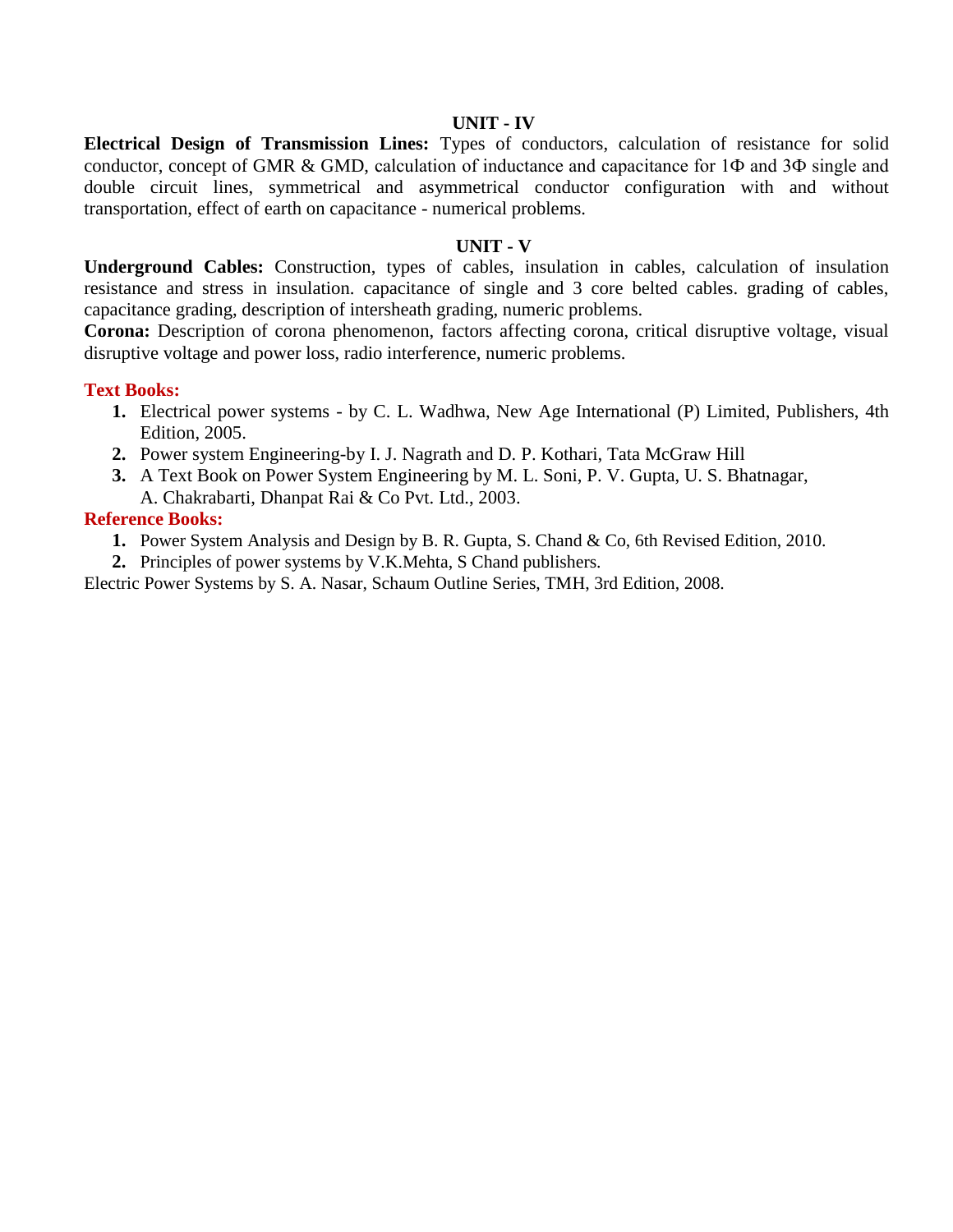# **K. S. R. M. College of Engineering - Kadapa (Autonomous) Department of Electrical & Electronics Engineering**

# **B. Tech – IV Semester (Theory - 6, Lab - 3)**

| S. No.         | <b>Subject Code</b> | <b>SUBJECT</b>                     | <b>SC</b>  | L              | T              | ${\bf P}$      | <b>IM</b> | <b>EM</b> | CR             |
|----------------|---------------------|------------------------------------|------------|----------------|----------------|----------------|-----------|-----------|----------------|
|                |                     |                                    |            |                |                |                |           |           |                |
| 1              | 1821401             | Mathematics - III                  | <b>BSC</b> | 3              | $\Omega$       | $\Omega$       | 30        | 70        | 3              |
| $\overline{2}$ | 1814402             | Digital System Design              | <b>PCC</b> | $\overline{3}$ | $\Omega$       | $\Omega$       | 30        | 70        | 3              |
| 3              | 1802403             | <b>Electrical Measurements</b>     | <b>PCC</b> | $\overline{3}$ | $\overline{0}$ | $\Omega$       | 30        | 70        | 3              |
| $\overline{4}$ | 1802404             | <b>Control Systems</b>             | <b>PCC</b> | $\overline{3}$ | $\Omega$       | $\Omega$       | 30        | 70        | 3              |
| 5              | 1802405             | <b>Electrical Machines - II</b>    | <b>PCC</b> | 3              | $\overline{0}$ | $\Omega$       | 30        | 70        | 3              |
| 6              | 1802406             | Power Systems - II                 | <b>PCC</b> | 3              | $\Omega$       | $\Omega$       | 30        | 70        | 3              |
| $\overline{7}$ | 1802407             | <b>Electrical Measurements Lab</b> | <b>PCC</b> | $\overline{0}$ | $\Omega$       | $\overline{2}$ | 50        | 50        | $\mathbf{1}$   |
| 8              | 1802408             | Electrical Machines - I Lab        | <b>PCC</b> | $\overline{0}$ | $\overline{0}$ | $\overline{2}$ | 50        | 50        | $\mathbf{1}$   |
| 9              | 1805409             | <b>Python Programming Lab</b>      | <b>ESC</b> | $\overline{0}$ | $\overline{0}$ | $\overline{4}$ | 50        | 50        | $\overline{2}$ |
| 10             | 18994M1             | <b>Environmental Science</b>       | <b>MC</b>  | $\overline{2}$ | $\Omega$       | $\Omega$       | 30        | 00        | $\overline{0}$ |
|                |                     | <b>Total</b>                       |            | 20             | 00             | 08             | 360       | 570       | 22             |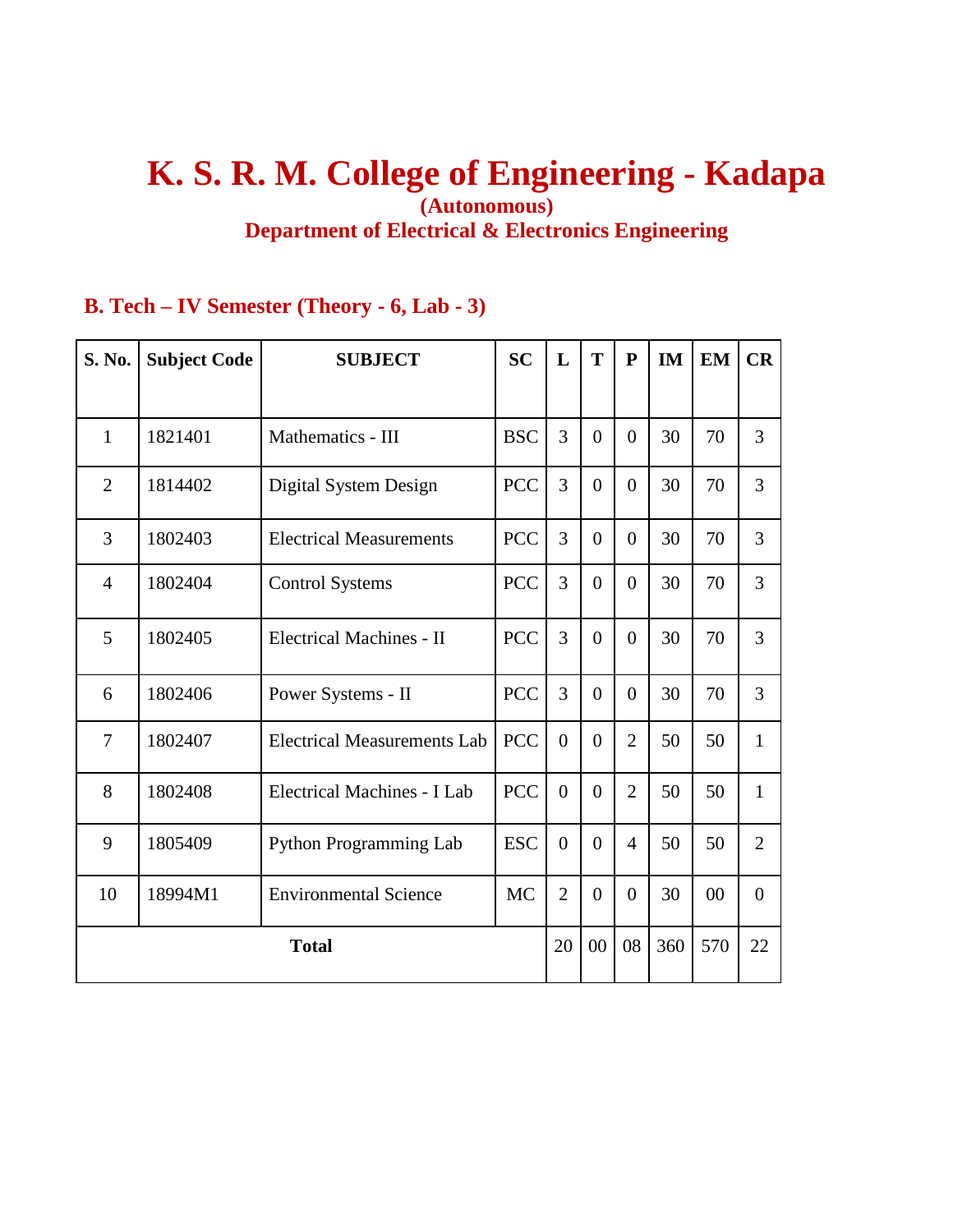# **B.Tech., IV Semester**

| <b>Course Title</b>   |                                                                 |                                                                                 |                                                                                                                                                                                                                                   | <b>Mathematics - III</b> |                         | <b>B. Tech. EEE II Sem</b>                                                  |      |              |  |  |  |
|-----------------------|-----------------------------------------------------------------|---------------------------------------------------------------------------------|-----------------------------------------------------------------------------------------------------------------------------------------------------------------------------------------------------------------------------------|--------------------------|-------------------------|-----------------------------------------------------------------------------|------|--------------|--|--|--|
| <b>Course</b><br>Code | Category                                                        |                                                                                 | <b>Hours/Week</b>                                                                                                                                                                                                                 |                          | <b>Credits</b>          | <b>Maximum Marks</b>                                                        |      |              |  |  |  |
| 1821401               | <b>Basic</b><br><b>Sciences</b>                                 | L                                                                               | T                                                                                                                                                                                                                                 | $\mathbf{P}$             | $\mathbf C$             | <b>Continuous Internal</b><br>End<br><b>Assessment</b><br><b>Exam</b>       |      | <b>Total</b> |  |  |  |
|                       | (BSC)                                                           | 3                                                                               | $\bf{0}$                                                                                                                                                                                                                          |                          | $\overline{\mathbf{3}}$ | 30                                                                          | 70   | 100          |  |  |  |
|                       | <b>Mid Exam Duration: 2Hrs</b>                                  |                                                                                 |                                                                                                                                                                                                                                   |                          |                         | <b>End Exam Duration: 3Hrs</b>                                              |      |              |  |  |  |
| disciplines.          |                                                                 |                                                                                 | <b>Course Objectives:</b> The objective of the course is to familiarize the students Bessel functions, Legendre's<br>equations and the concepts of complex variables to equip the students to solve application problems in their |                          |                         |                                                                             |      |              |  |  |  |
| <b>Course</b><br>to,  | On<br><b>Outcomes:</b>                                          |                                                                                 |                                                                                                                                                                                                                                   |                          |                         | successful completion of this course, the students                          | will | able<br>be   |  |  |  |
| CO <sub>1</sub>       | Understand analytic function, singularities, poles and residues |                                                                                 |                                                                                                                                                                                                                                   |                          |                         |                                                                             |      |              |  |  |  |
| CO <sub>2</sub>       | Discuss the various special transformations.                    |                                                                                 |                                                                                                                                                                                                                                   |                          |                         |                                                                             |      |              |  |  |  |
| CO <sub>3</sub>       |                                                                 | Determine the differentiation of complex functions used in engineering problems |                                                                                                                                                                                                                                   |                          |                         |                                                                             |      |              |  |  |  |
| CO <sub>4</sub>       |                                                                 | Solve Bessel and Legendre equations in terms of polynomials                     |                                                                                                                                                                                                                                   |                          |                         |                                                                             |      |              |  |  |  |
| CO <sub>5</sub>       |                                                                 |                                                                                 |                                                                                                                                                                                                                                   |                          |                         | Analyze images from z-plane to w-plane, real integrals in definite regions. |      |              |  |  |  |

# **UNIT - I**

**Bessel functions:** Introduction – Recurrence formulae for  $J_n(x)$  – Generating function for  $J_n(x)$  – Jacobi series – Orthogonality of Bessel functions – Legendre polynomials – Solution of Legendre's equation – Legendre Polynomials – Rodrigue's formula – Generating function for  $P_n(x)$  - Recurrence formulae for  $P_n(x)$  – Orthogonality of Legendre polynomials.

#### **UNIT - II**

**Functions of a complex variable**: Limit – Continuity -Differentiability – Analytic function – Properties – Cauchy – Riemann equations in cartesian and polar coordinates – Harmonic and Conjugate harmonic functions. Construction of analytic function using Milne's Thomson method.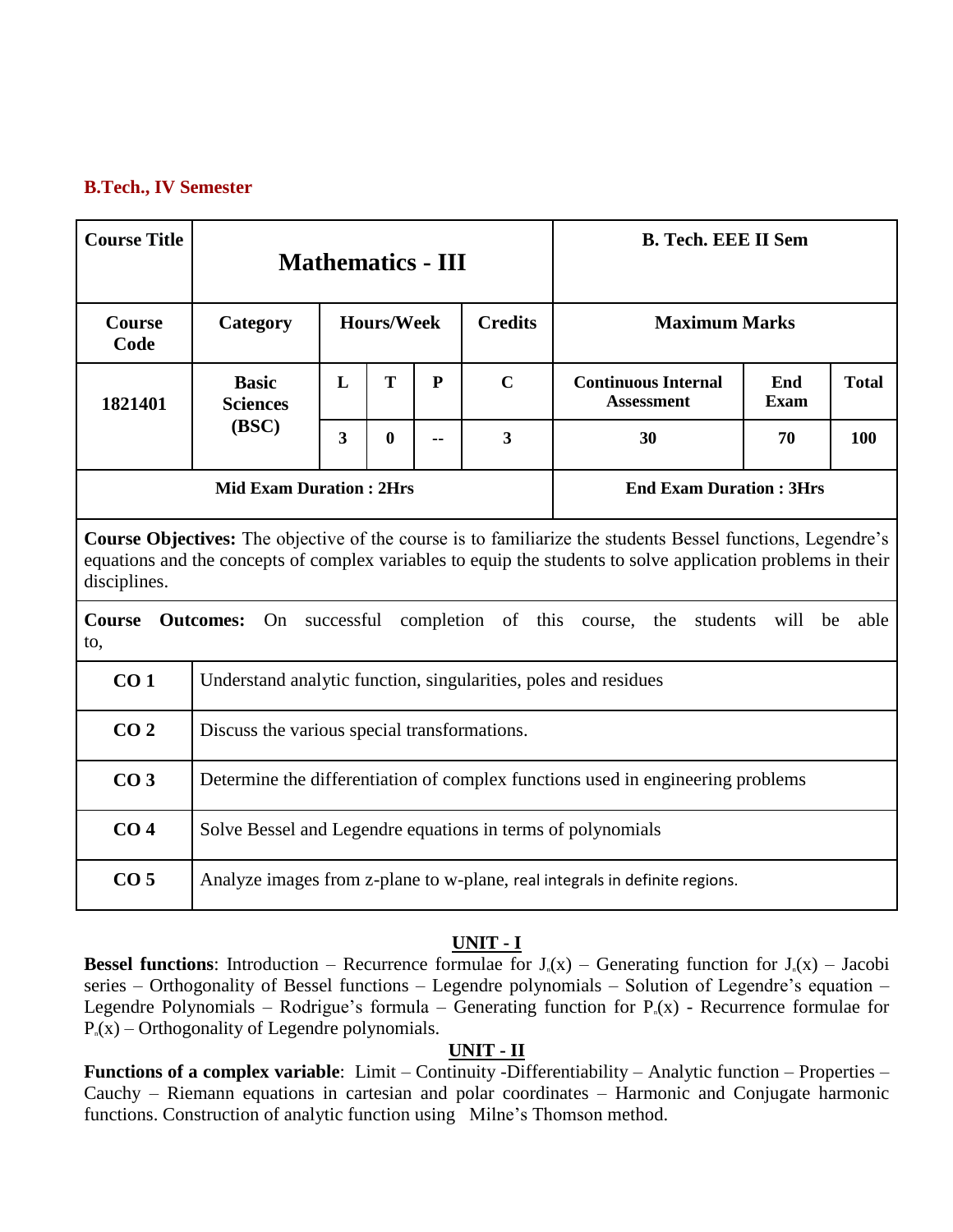#### **UNIT - III**

**Conformal Mapping**: Some standard transforms – translation, rotation, magnification, inversion and reflection. Bilinear transformation – invariant points. Special conformal transformations =  $e^z$ ,  $z^2$ , sinz and cosz.

# **UNIT - IV**

**Complex integration**: Line integral - Evaluation along a path – Cauchy's theorem – Cauchy's integral formula – Generalized integral formula. Singular point – Isolated singular point – Simple pole, Pole of order *m* – Essential singularity.

# **UNIT - V**

**Residues**: Evaluation of residues by formula. Cauchy's residue theorem – Evaluation of the real definite integrals of the type (i) Integration around the unit circle (ii) integration around a small semi circle.

# **Text Books:**

1**.** Higher Engineering Mathematics, Dr. B.S Grewal, Khanna Publishers.

2. Advanced Engineering Mathematics, Erwin Kreyszig, Willey Publications,  $9^{\omega}$  edition.

# **Reference Books:**

1. Higher Engineering Mathematics, B.V.Ramana, Mc.Graw Hill Education(India) Private Limited.

2. Advanced Engineering Mathematics by N. Bali, M Goyal, Firewall Media  $7<sup>th</sup>$  edition.

3. Engineering Mathematics, Volume – III , E. Rukmangadachari & E. Keshava Reddy, Pearson Publisher.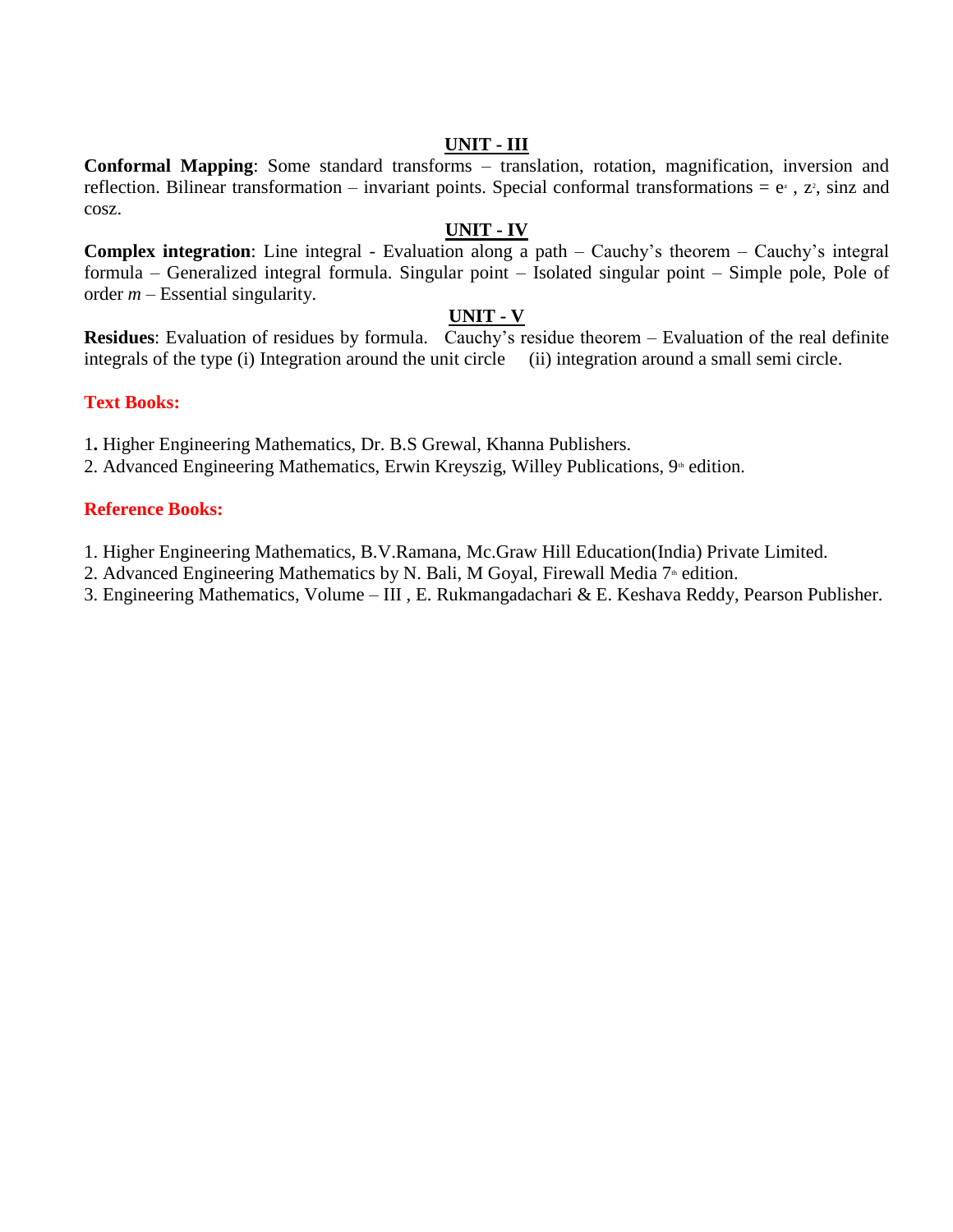| <b>Course</b><br><b>Title</b> | <b>Digital System Design</b>                                 |                                                                                              |                   |    | <b>B. Tech. EEE IV Sem</b> |                                                                                                                                                                                                     |            |      |  |  |
|-------------------------------|--------------------------------------------------------------|----------------------------------------------------------------------------------------------|-------------------|----|----------------------------|-----------------------------------------------------------------------------------------------------------------------------------------------------------------------------------------------------|------------|------|--|--|
| <b>Course</b><br>Code         | Category                                                     |                                                                                              | <b>Hours/Week</b> |    | <b>Credits</b>             | <b>Maximum Marks</b>                                                                                                                                                                                |            |      |  |  |
| 1814402                       | <b>Professional</b><br>Core                                  | T<br>$\mathbf C$<br>L<br>P<br><b>Continuous Internal</b><br>End<br><b>Assessment</b><br>Exam |                   |    |                            |                                                                                                                                                                                                     |            |      |  |  |
|                               | (PCC)                                                        | $\overline{\mathbf{3}}$                                                                      |                   | ۰. | 30                         | 70                                                                                                                                                                                                  | 100        |      |  |  |
|                               | <b>Mid Exam Duration: 2Hrs</b>                               |                                                                                              |                   |    |                            | <b>End Exam Duration: 3Hrs</b>                                                                                                                                                                      |            |      |  |  |
|                               |                                                              |                                                                                              |                   |    |                            | Course Objectives: The objective of the course is to provide fundamentals of number systems and boolean<br>algebra, the design of combinational and sequential circuits, various memories and PLDs. |            |      |  |  |
| <b>Course</b><br>to,          |                                                              |                                                                                              |                   |    |                            | <b>Outcomes:</b> On successful completion of this course, the students                                                                                                                              | will<br>be | able |  |  |
| CO <sub>1</sub>               | Understand various number systems and binary codes.          |                                                                                              |                   |    |                            |                                                                                                                                                                                                     |            |      |  |  |
| CO <sub>2</sub>               | Apply K-map to simplify Boolean functions.                   |                                                                                              |                   |    |                            |                                                                                                                                                                                                     |            |      |  |  |
| CO <sub>3</sub>               |                                                              | Design combinational logic circuits                                                          |                   |    |                            |                                                                                                                                                                                                     |            |      |  |  |
| CO <sub>4</sub>               | Design synchronous sequential logic circuits.                |                                                                                              |                   |    |                            |                                                                                                                                                                                                     |            |      |  |  |
| CO <sub>5</sub>               | Realize Switching functions using Programmable Logic Devices |                                                                                              |                   |    |                            |                                                                                                                                                                                                     |            |      |  |  |

# **UNIT I**

**Number Systems & Codes:** Overview of number systems –complement representation of negative numbers- binary arithmetic, binary codes, code conversion, error detecting & error correcting codes – hamming codes.

# **UNIT II**

#### **Boolean Algebra and Minimization of Switching Functions**

Fundamental postulates of boolean algebra - basic theorems and properties –canonical and standard formsminimal SOP and POS forms, algebraic simplification, digital logic gates –universal gates-multilevel NAND/NOR realizations. the K- map method, tabulation method

# **UNIT III**

#### **Combinational Logic Design**

Design using conventional logic gates, half and full adders, sub tractors, serial and parallel adders, encoder, decoder, multiplexer, de- multiplexer, realization of switching functions using multiplexer, parity bit generator, code-converters, hazards and hazard free realizations.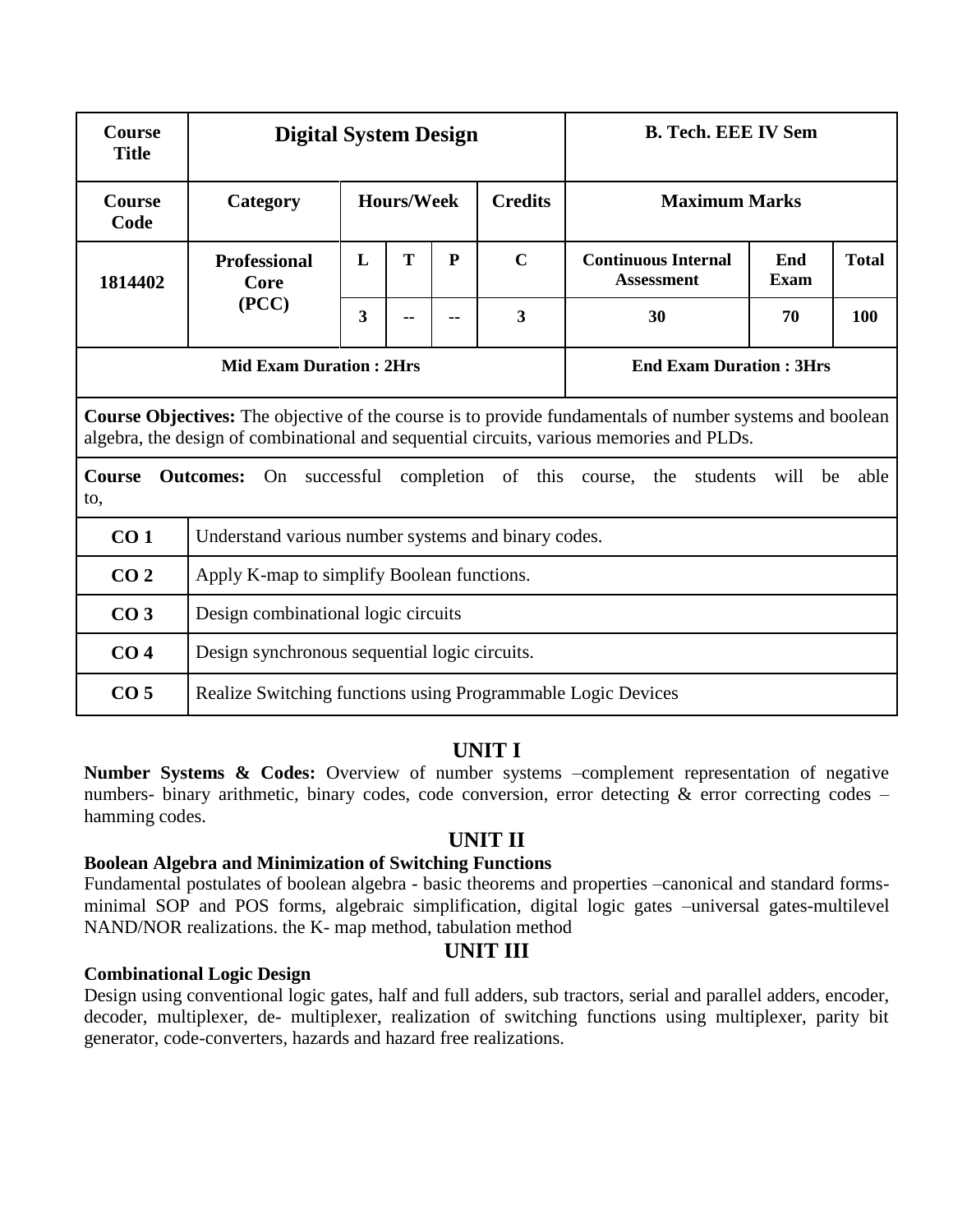#### **UNIT IV**

#### **Sequential Logic Design**

Synchronous and asynchronous sequential circuits, flip-flop-triggering and excitation tables, flip flop conversions, shift registers, design of synchronous and asynchronous counters, ring and Johnson counters. Finite state machines (mealy model, Moore model) and their representation, designing synchronous sequential circuits like serial binary adder, sequence detector.

### **UNIT V**

#### **Semiconductor Memories & Programmable Logic Devices**

ROM- Internal structure, Static RAM and Dynamic RAM. Basic PLD"s-ROM, PROM, PLA, and PAL, Realization of Switching functions using basic PLD"s. Concept of PLD"s like CPLDs and FPGAs.

#### **Text Books**

- 1. ZVI Kohavi, Switching & Finite Automata theory –, TMH, 2nd Edition.
- 2. Morris Mano, "Digital Design", PHI, 3rd Edition, 2006.
- 3. A. Anand Kumar, "Switching Theory & Logic Design", 2008, PHI.

#### **Reference Books**

- 1. R.P. Jain, "Modern digital Electronics", Tata McGraw Hill, 4th edition, 2009.
- 2. W.H. Gothmann, "Digital Electronics- An introduction to theory and practice", PHI, 2<sup>nd</sup> edition, 2006.
- 3. D.V. Hall, "Digital Circuits and Systems", Tata McGraw Hill, 1989.
- 4. William I. Fletcher, "An Engineering Approach to Digital Design", PHI.
- 5. Charles H. Roth, "Fundamentals of Logic Design", Thomson Publications, 5th Edition, 2004.
- 6. John M. Yarbrough, "Digital Logic Applications and Design", Thomson Publications, 2006.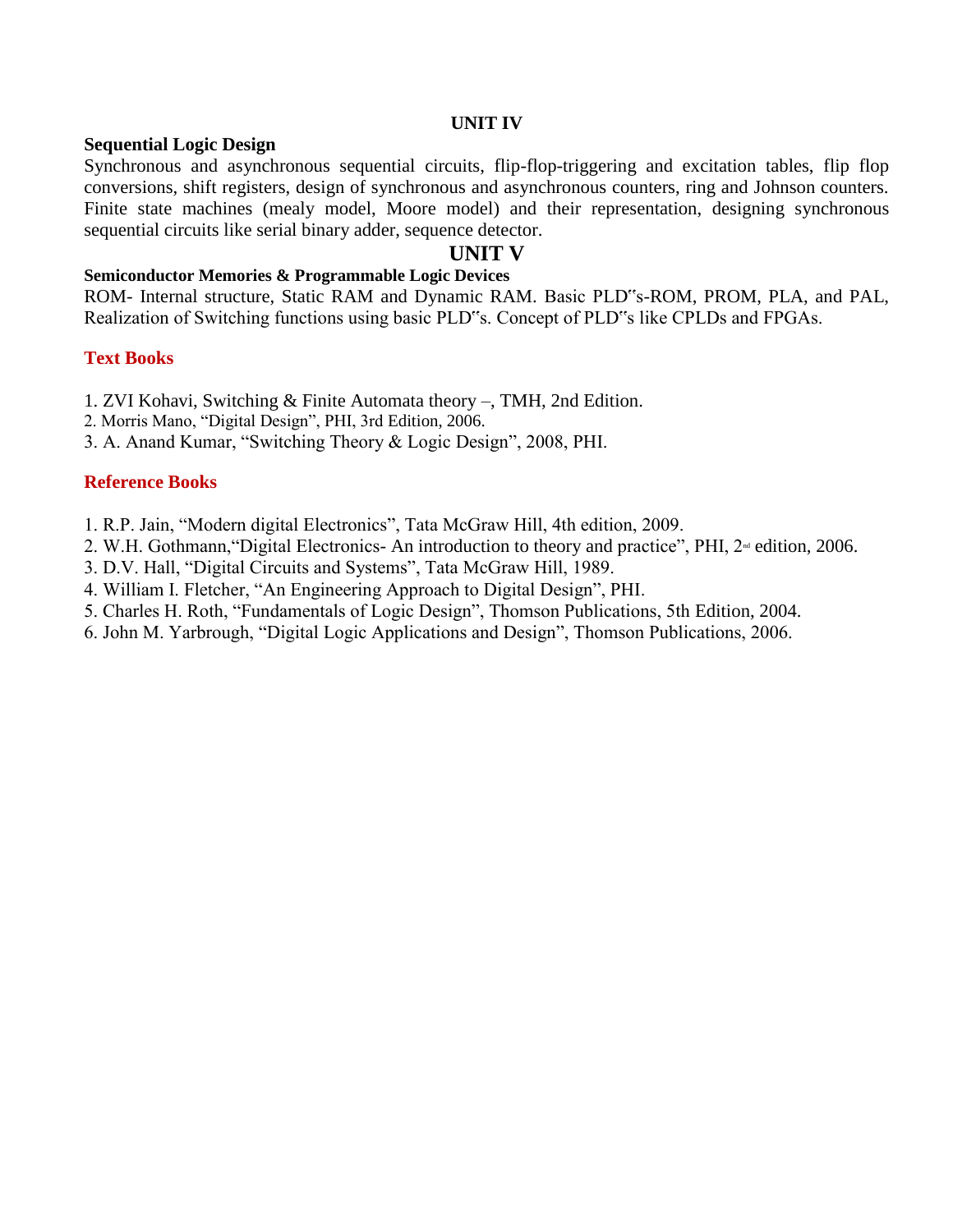| <b>Course</b><br><b>Title</b> | <b>Electrical Measurements</b>                          |                                                                                     |                   |                                |                                     | <b>B. Tech. EEE IV Sem</b>                                                                                   |            |      |  |  |  |  |
|-------------------------------|---------------------------------------------------------|-------------------------------------------------------------------------------------|-------------------|--------------------------------|-------------------------------------|--------------------------------------------------------------------------------------------------------------|------------|------|--|--|--|--|
| <b>Course</b><br>Code         | Category                                                |                                                                                     | <b>Hours/Week</b> |                                | <b>Credits</b>                      | <b>Maximum Marks</b>                                                                                         |            |      |  |  |  |  |
| 1802403                       | <b>Professional</b><br>Core                             | L                                                                                   | T                 | P                              | $\mathbf C$                         | <b>Continuous Internal</b><br>End<br><b>Total</b><br><b>Assessment</b><br><b>Exam</b>                        |            |      |  |  |  |  |
|                               | (PCC)                                                   | 3                                                                                   |                   |                                | $\overline{\mathbf{3}}$<br>30<br>70 |                                                                                                              |            |      |  |  |  |  |
|                               | <b>Mid Exam Duration: 2Hrs</b>                          |                                                                                     |                   | <b>End Exam Duration: 3Hrs</b> |                                     |                                                                                                              |            |      |  |  |  |  |
|                               | bridges, instrument transformer, potentiometer and CRO. |                                                                                     |                   |                                |                                     | <b>Course Objectives:</b> The objective of the course is to learn about the measuring instruments, ac and dc |            |      |  |  |  |  |
| <b>Course</b><br>to,          |                                                         |                                                                                     |                   |                                |                                     | <b>Outcomes:</b> On successful completion of this course, the students                                       | will<br>be | able |  |  |  |  |
| CO <sub>1</sub>               | Classify the types of instruments and bridges.          |                                                                                     |                   |                                |                                     |                                                                                                              |            |      |  |  |  |  |
| CO <sub>2</sub>               | patterns.                                               | Choose suitable instrument to measure Voltage, Current, Power, Energy and lissajous |                   |                                |                                     |                                                                                                              |            |      |  |  |  |  |
| CO <sub>3</sub>               | Determine circuit parameters using Bridges.             |                                                                                     |                   |                                |                                     |                                                                                                              |            |      |  |  |  |  |
| CO <sub>4</sub>               |                                                         |                                                                                     |                   |                                |                                     | Measure Phase angle errors from CT's and PT's, magnitude and frequency from the CRO.                         |            |      |  |  |  |  |

#### **Measuring Instruments**

Classification, deflecting, control and damping torques, ammeters and voltmeters, PMMC, moving iron, dynamometer type instruments, expression for the deflecting torque and control torque, errors and compensations, extension of range using shunt and multipliers, numeric problems.

# **UNIT - II**

#### **Measurement of Power**

Single phase dynamometer wattmeter, expression for deflecting and control torques, types of p.f. meters – dynamometer and moving iron type, 1Ф& 3Ф meters

# **Measurement of Energy**

Single phase induction type energy meter, driving and braking torques, errors and compensations. Three phase energy meter.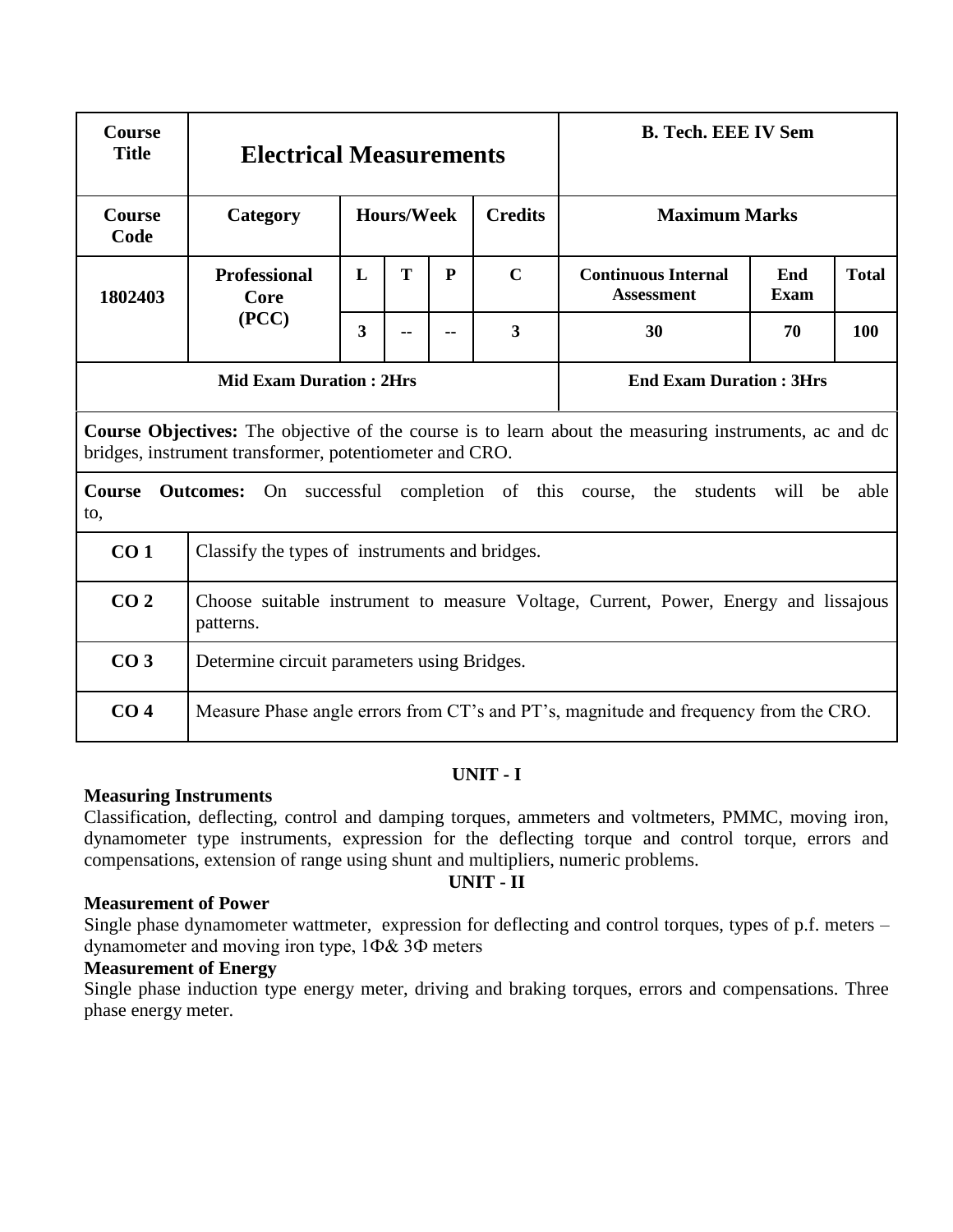# **UNIT - III**

# **D.C. Bridges**

Method of measuring low, medium and high resistance – sensitivity of wheatstone's bridge – kelvin's double bridge for measuring low resistance,measurement of high resistance – loss of charge method.

# **A.C Bridges**

Measurement of inductance - maxwell's bridge, anderson's bridge, measurement of capacitance and loss angle, desauty's bridge, schering bridge- frequency measurement- wien's bridge.

### **UNIT - IV**

# **Instrument Transformers**

CT and PT – ratio and phase angle errors–design considerations.

# **Potentiometers**

Principle and operation of d.c. crompton's potentiometer, standardization, measurement of unknown resistance, current and voltage. a.c. potentiometers: polar and coordinate type's, standardization – applications.

#### **UNIT - V**

# **Electronic Measurements**

Cathode ray oscilloscope – cathode ray tube – time base generator – horizontal and vertical amplifiers – application of cro – measurement of phase, frequency, current & voltage – lissajous pattern.

# **Digital meters**

Digital voltmeter – successive approximation, ramp and integrating type.

# **Text Books**

1. Electrical measurements and measuring Instruments – by E.W. Golding and F.C. Widdis,  $5^{\text{th}}$  Edition, Reem Publications.

2. Electrical & Electronic Measurement & Instruments by A. K. Sawhney, Dhanpat Rai & Co. Publications.

3. Electronic Instrumentation and measurement techniques by William D Cooper- Prentice Hall Publishers

# **Reference Books**

1. Electrical Measurements – by Buckungham and Price, Prentice – Hall

2. Electrical Measurements: Fundamentals, Concepts, Appliations – by Ressland, M.U, New Age

International (P) Limited, Publish.

3. Electronic Instrumentation by H. S. Kalsi, Tata Grawhill Mc, 3rd Edition.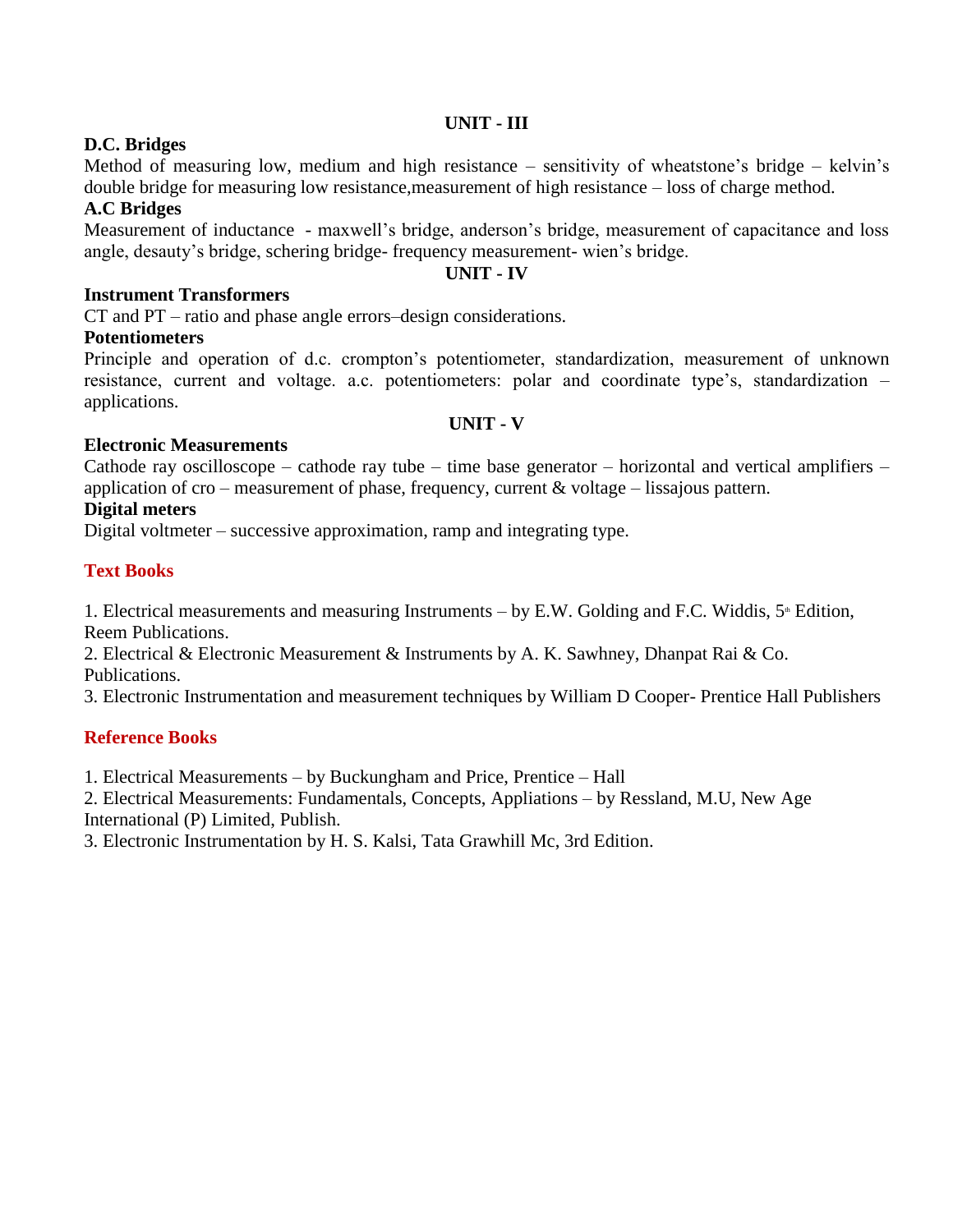| <b>Course</b><br><b>Title</b> |                                                                    |                         | <b>Control Systems</b> |              |                                | <b>B. Tech. EEE IV Sem</b>                                                                                                                                                                                                                                                                                              |                    |              |  |  |
|-------------------------------|--------------------------------------------------------------------|-------------------------|------------------------|--------------|--------------------------------|-------------------------------------------------------------------------------------------------------------------------------------------------------------------------------------------------------------------------------------------------------------------------------------------------------------------------|--------------------|--------------|--|--|
| Course<br>Code                | Category                                                           |                         | <b>Hours/Week</b>      |              | <b>Credits</b>                 | <b>Maximum Marks</b>                                                                                                                                                                                                                                                                                                    |                    |              |  |  |
| 1802404                       | <b>Professional</b><br>Core                                        | L                       | T                      | $\mathbf{P}$ | $\mathbf C$                    | <b>Continuous Internal</b><br><b>Assessment</b>                                                                                                                                                                                                                                                                         | End<br><b>Exam</b> | <b>Total</b> |  |  |
|                               | (PCC)                                                              | $\overline{\mathbf{3}}$ |                        |              | $\overline{\mathbf{3}}$        | 30                                                                                                                                                                                                                                                                                                                      | 70                 | 100          |  |  |
|                               | <b>Mid Exam Duration: 2Hrs</b>                                     |                         |                        |              | <b>End Exam Duration: 3Hrs</b> |                                                                                                                                                                                                                                                                                                                         |                    |              |  |  |
|                               |                                                                    |                         |                        |              |                                | Course Objectives: The objective of the course is to learn mathematical modeling of physical systems,<br>electrical systems, time response of first order and second order Systems, stability analysis using time<br>domain and frequency domain and design compensator in frequency domain to improve the performance. |                    |              |  |  |
| <b>Course</b><br>to,          |                                                                    |                         |                        |              |                                | <b>Outcomes:</b> On successful completion of this course, the students                                                                                                                                                                                                                                                  | will be            | able         |  |  |
| CO <sub>1</sub>               | stability of the system.                                           |                         |                        |              |                                | Understand modelling of physical systems, time and frequency domain specifications and                                                                                                                                                                                                                                  |                    |              |  |  |
| CO <sub>2</sub>               | Analyze the stability of the system in time and frequency domains. |                         |                        |              |                                |                                                                                                                                                                                                                                                                                                                         |                    |              |  |  |
| CO <sub>3</sub>               | graph, steady state error and static error constants.              |                         |                        |              |                                | Evaluate the transfer function using block diagram reduction technique and signal flow                                                                                                                                                                                                                                  |                    |              |  |  |
| CO <sub>4</sub>               | Design lag, lead, lag-lead compensators in frequency domain.       |                         |                        |              |                                |                                                                                                                                                                                                                                                                                                                         |                    |              |  |  |

### **Control System Concepts**

Introduction to control systems, classification, transfer function, effect of feedback, mathematical modeling of physical systems, block diagram, reduction techniques, signal flow graphs and mason's gain formula, transfer function of simple electrical systems.

#### **UNIT - II**

#### **Time Domain Analysis**

Standard test signals, time response of first and second order systems- time response specifications, steady state error and error constants, response of P, PI, and PID controllers.

#### **UNIT - III**

### **Concept of Stability and Root Locus**

The concept of stability, necessary conditions for stability – Routh Hurwitz's criterion – limitations of Routh's stability – Root locus concept – construction of Root loci, effect of poles & zeros on stability.

#### **UNIT - IV**

#### **Frequency Domain Analysis**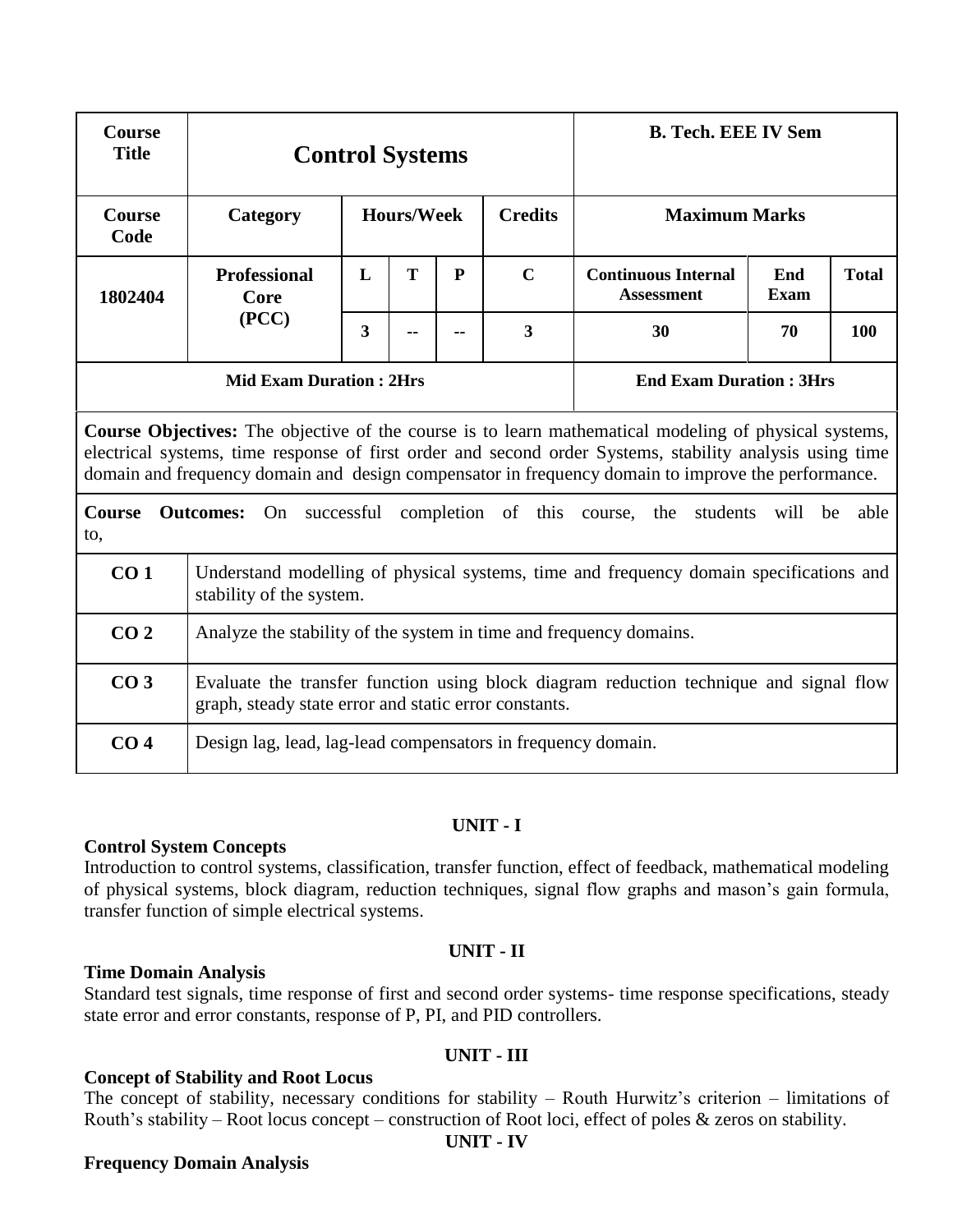Introduction, correlation between time and frequency response, frequency domain specifications, bode plots, Nyquist stability criterion - gain and phase margin.

#### **UNIT - V**

#### **Compensation Techniques**

System design and compensation – realization of basic lead, lag and lead – lag cascade compensations in frequency domain.

# **Text Books**

1. "Control Systems Engineering" by I. J. Nagrath and M. Gopal, New Age International (P) Limited, Publishers, 5th edition, 2007.

2. "Automatic Control Systems" by B. C. Kuo and Farid Goinaraghi – John Wiley and Son's, 8th edition, 2003.

3. Control Systems" by A. Anand Kumar, Prentice Hall of India Pvt. Ltd.

# **Reference Books**

1. "Modern Control Engineering" by Katsuhiko Ogata, Prentice Hall of India Pvt. Ltd., 5th edition, 2010.

2. "Control Systems Engineering" by NISE, 5th edition, John Wiley.

3. "Modern Control Systems" by C. Dorf, Robert H.Bishop, 12th edition, Pearson New International Edition.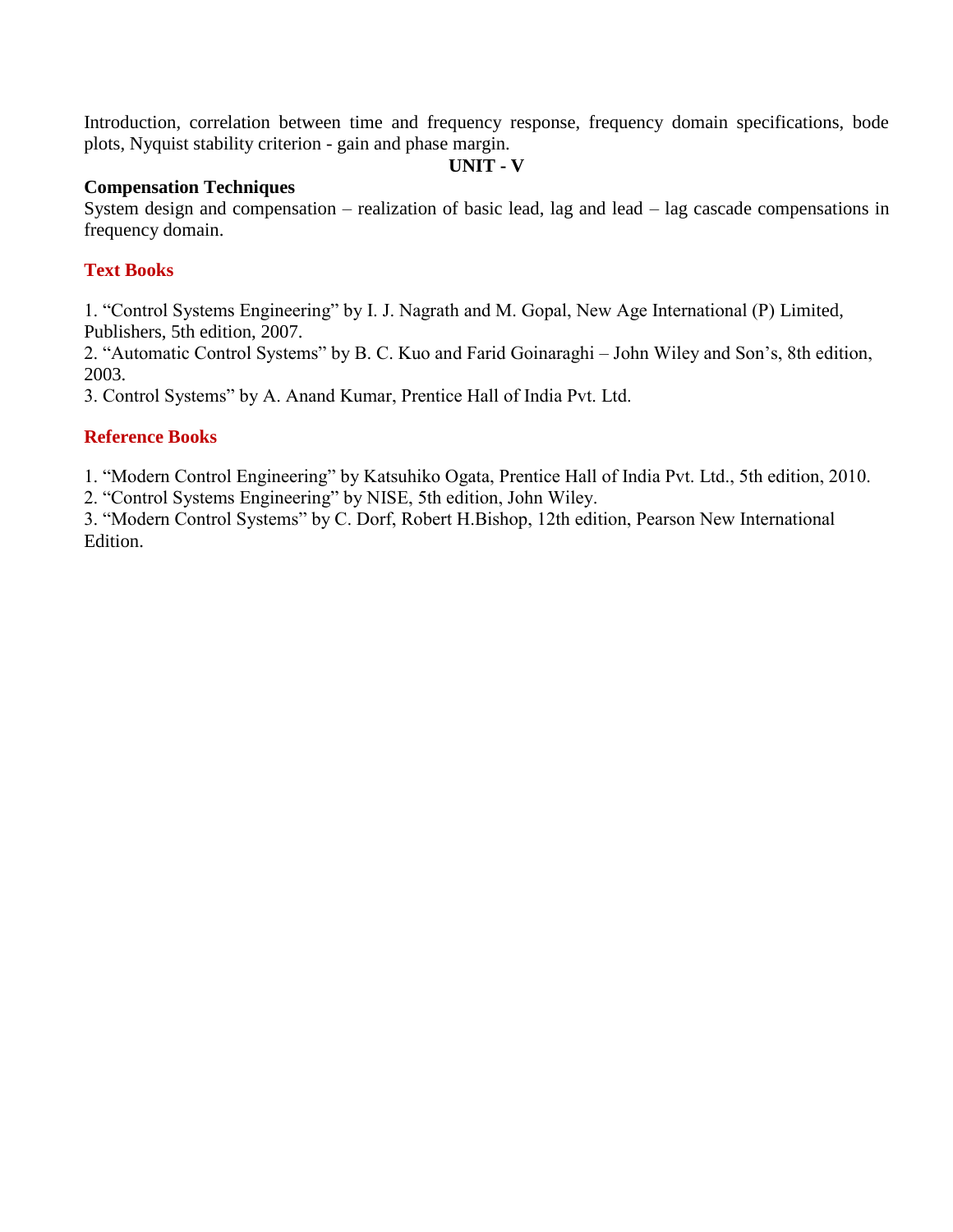| <b>Course</b><br><b>Title</b>                                                                                                                                                        | <b>Electrical Machines – II</b>                                                                                                  |                                     |   |   | <b>B. Tech. EEE II Sem</b> |                                                 |             |              |  |  |
|--------------------------------------------------------------------------------------------------------------------------------------------------------------------------------------|----------------------------------------------------------------------------------------------------------------------------------|-------------------------------------|---|---|----------------------------|-------------------------------------------------|-------------|--------------|--|--|
| <b>Course</b><br>Code                                                                                                                                                                | Category                                                                                                                         | <b>Hours/Week</b><br><b>Credits</b> |   |   |                            | <b>Maximum Marks</b>                            |             |              |  |  |
| 1802405                                                                                                                                                                              | <b>Professional</b><br>Core<br>(PCC)                                                                                             | L                                   | T | P | $\mathbf C$                | <b>Continuous Internal</b><br><b>Assessment</b> | End<br>Exam | <b>Total</b> |  |  |
|                                                                                                                                                                                      |                                                                                                                                  | 3                                   |   |   | $\overline{\mathbf{3}}$    | 30                                              | 70          | 100          |  |  |
|                                                                                                                                                                                      | <b>Mid Exam Duration: 2Hrs</b>                                                                                                   | <b>End Exam Duration: 3Hrs</b>      |   |   |                            |                                                 |             |              |  |  |
| Course Objectives: The objective of the course is to learn principles, operation, construction,<br>characteristics and starting methods of induction motor and synchronous machines. |                                                                                                                                  |                                     |   |   |                            |                                                 |             |              |  |  |
| Course<br><b>Outcomes:</b> On successful completion of this course, the students will<br>able<br>be<br>to,                                                                           |                                                                                                                                  |                                     |   |   |                            |                                                 |             |              |  |  |
| CO <sub>1</sub>                                                                                                                                                                      | Understand Constructional details, working, characteristics, starting methods of a<br>synchronous machines and induction motors. |                                     |   |   |                            |                                                 |             |              |  |  |
| CO <sub>2</sub>                                                                                                                                                                      | Distinguish torque-speed curves and Speed control methods of induction motors.                                                   |                                     |   |   |                            |                                                 |             |              |  |  |
| CO <sub>3</sub>                                                                                                                                                                      | Analyze the regulation, synchronization, hunting of synchronous machines and power factor<br>improvement.                        |                                     |   |   |                            |                                                 |             |              |  |  |
| CO <sub>4</sub>                                                                                                                                                                      | Evaluate the performance of three phase induction machines and synchronous machines by<br>direct and indirect tests.             |                                     |   |   |                            |                                                 |             |              |  |  |

**3-Φ Induction Motors:** Production of rotating magnetic field - construction, types (squirrel cage and slipring), torque slip characteristics, starting and maximum torque, equivalent circuit. phasor diagram, losses and efficiency, effect of parameter variation on torque speed characteristics (variation of rotor and stator resistances, stator voltage, and frequency), circle diagram construction.

#### **UNIT - II**

**Starting methods:** Methods of starting and speed control for induction motors.

**1-ø Induction Motor:** Introduction - double field revolving theory– equivalent circuit – determination of equivalent parameters- problems - starting methods – resistance & capacitance split phase and shaded pole motors.

#### **UNIT - III**

**Synchronous Generators:** Constructional details of synchronous machines, armature windings, distribution, pitch and winding factors - emf equation; armature reaction, concept of leakage flux, synchronous reactance, equivalent circuit, phasor diagram, voltage regulation, determination of regulation by synchronous impedance method, MMF and ZPF method.

#### **UNIT - IV**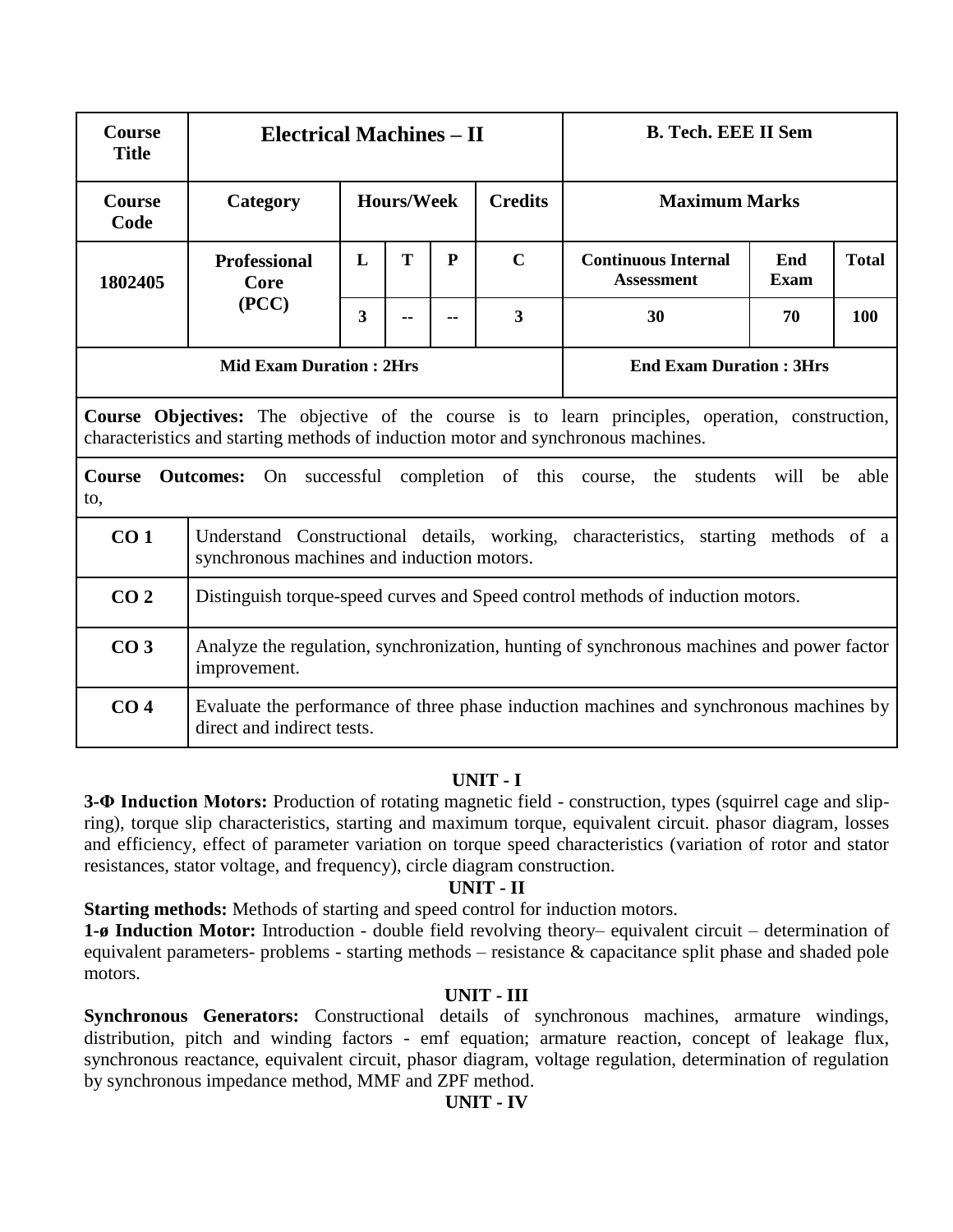**Salient Pole Machines:** Theory of salient pole machines, phasor diagrams, and determination of  $X_d$  and  $X_q$ from slip test, expression for power output of salient pole and cylindrical pole synchronous generators, power angle characteristics, Synchronizing power and torque.

Parallel Operation: Conditions for parallel operations, synchronizing and load sharing of synchronous generators

# **UNIT - V**

**Synchronous Motors:** Principle of operation, methods of starting, phasor diagram of synchronous motor, variation of current and power factor with excitation, hunting and use of damper bars, synchronous condenser and power factor correction, excitation and power circles.

# **Text Books:**

- **1.** Electric Machines by I. J. Nagrath and D. P. Kothari, TMH Publishers, 4th Edition 2010.
- **2.** Electrical Machines by P. S. Bimbhra, Khanna Publishers.
- **3.** Electrical Machines by Abhijit Chakrabarti, Sudipta Debnath, Mcgraw Hill Education (INDIA) Private Limited.

# **Reference Books:**

- **1.** Theory of Alternating Current Machinery by Langsdorf, TMH Publishers, 2nd Edition
- **2.** Electro mechanics II& III (Induction Motors, Synchronous and Single Phase Machines) by S. Kamakashiah, Overseas Publishers Private Ltd.
- **3.** Electrical Machines by M. S. Sarma and M. K. Pathak, CENGAGE Learning.
- **4.** The Performance and Design of AC Machines, M. G. Say, ELBS and Pitman & Sons.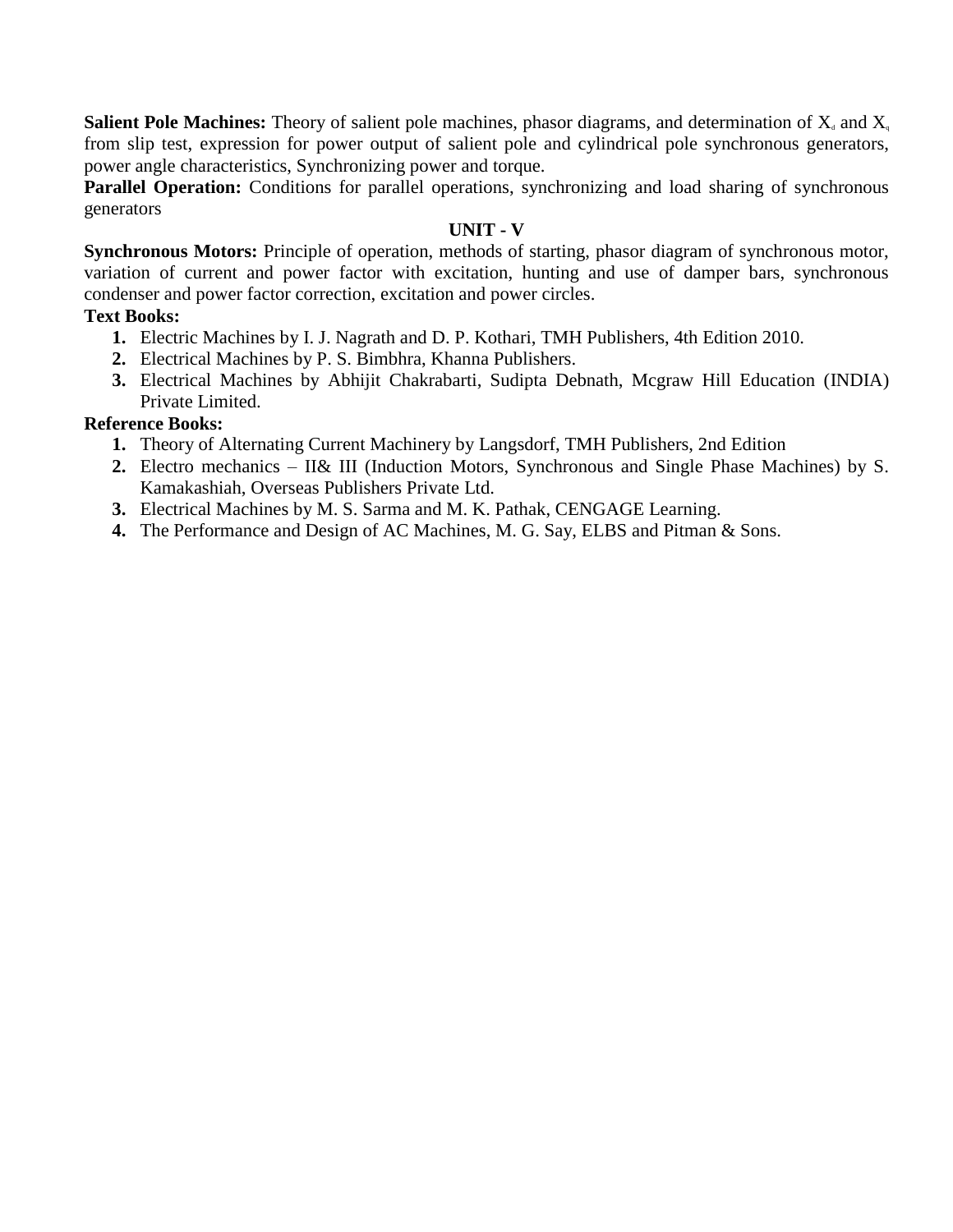| <b>Course</b><br><b>Title</b>                                                                                                                                              | <b>Power Systems - II</b>                                                                                                                                                                                 |                                                                                                        |                                |  | <b>B. Tech. EEE II Sem</b> |                                                 |                    |              |  |  |  |
|----------------------------------------------------------------------------------------------------------------------------------------------------------------------------|-----------------------------------------------------------------------------------------------------------------------------------------------------------------------------------------------------------|--------------------------------------------------------------------------------------------------------|--------------------------------|--|----------------------------|-------------------------------------------------|--------------------|--------------|--|--|--|
| <b>Course</b><br>Code                                                                                                                                                      | Category                                                                                                                                                                                                  |                                                                                                        | <b>Hours/Week</b>              |  | <b>Credits</b>             | <b>Maximum Marks</b>                            |                    |              |  |  |  |
| 1802406                                                                                                                                                                    | <b>Professional</b><br>Core<br>(PCC)                                                                                                                                                                      | L                                                                                                      | T<br>P                         |  | $\mathbf C$                | <b>Continuous Internal</b><br><b>Assessment</b> | End<br><b>Exam</b> | <b>Total</b> |  |  |  |
|                                                                                                                                                                            |                                                                                                                                                                                                           | 3                                                                                                      |                                |  | $\overline{\mathbf{3}}$    | 30                                              | 70                 | 100          |  |  |  |
|                                                                                                                                                                            | <b>Mid Exam Duration: 2Hrs</b>                                                                                                                                                                            |                                                                                                        | <b>End Exam Duration: 3Hrs</b> |  |                            |                                                 |                    |              |  |  |  |
| <b>Course Objectives:</b> The objective of the course is to learn transmission line performance, per unit system,<br>fault analysis on transmission and iterative methods. |                                                                                                                                                                                                           |                                                                                                        |                                |  |                            |                                                 |                    |              |  |  |  |
| Course<br><b>Outcomes:</b> On successful completion of this course, the students<br>will<br>able<br>be<br>to,                                                              |                                                                                                                                                                                                           |                                                                                                        |                                |  |                            |                                                 |                    |              |  |  |  |
| CO <sub>1</sub>                                                                                                                                                            | Understand various transmission lines, the formulation of impedance and admittance bus<br>matrices for a power system network, symmetrical and unsymmetrical faults, importance of<br>power flow studies. |                                                                                                        |                                |  |                            |                                                 |                    |              |  |  |  |
| CO <sub>2</sub>                                                                                                                                                            |                                                                                                                                                                                                           | Evaluate the performances of transmission lines and $Y_{\text{bus}}$ for a given power system network. |                                |  |                            |                                                 |                    |              |  |  |  |
| CO <sub>3</sub>                                                                                                                                                            | Analyze per unit quantities and fault calculations for various types of faults.                                                                                                                           |                                                                                                        |                                |  |                            |                                                 |                    |              |  |  |  |
| CO <sub>4</sub>                                                                                                                                                            | Investigate the load flow studies using different iterative techniques.                                                                                                                                   |                                                                                                        |                                |  |                            |                                                 |                    |              |  |  |  |

**Performance of Transmission Lines:** Classification of transmission lines – short, medium and long line and their model representation – estimation of regulation and efficiency by nominal T, nominal  $\pi$  and rigorous methods - problems, equivalent T and  $\pi$ , surge impedance loading, Ferranti effect.

#### **UNIT - II**

**System Modelling:** Representation of power system components– per unit representations and advantages – single line diagram representation – impedance and reactance diagram – changing the base of per unit quantities.

#### **UNIT - III**

**Symmetrical Fault Studies:** Introduction to symmetrical fault analysis – short circuit capacity of a bus – the short circuit currents and the reactance of synchronous machines – internal voltages of loaded machines under transient conditions – expressions for fault MVA in terms of per unit and percentage quantities – need for current limiting reactors and their location.

#### **UNIT - IV**

**Unsymmetrical Fault Studies:** Symmetrical components – phase shift of symmetrical components in stardelta transformer banks – power in terms of symmetrical components –sequence impedances and sequence networks of synchronous machines, transmission lines, transformers – zero sequence networks of 3 Ф loads and 3 Ф transformer banks – unsymmetrical fault analysis on unloaded generator and on power systems with and without fault impedance.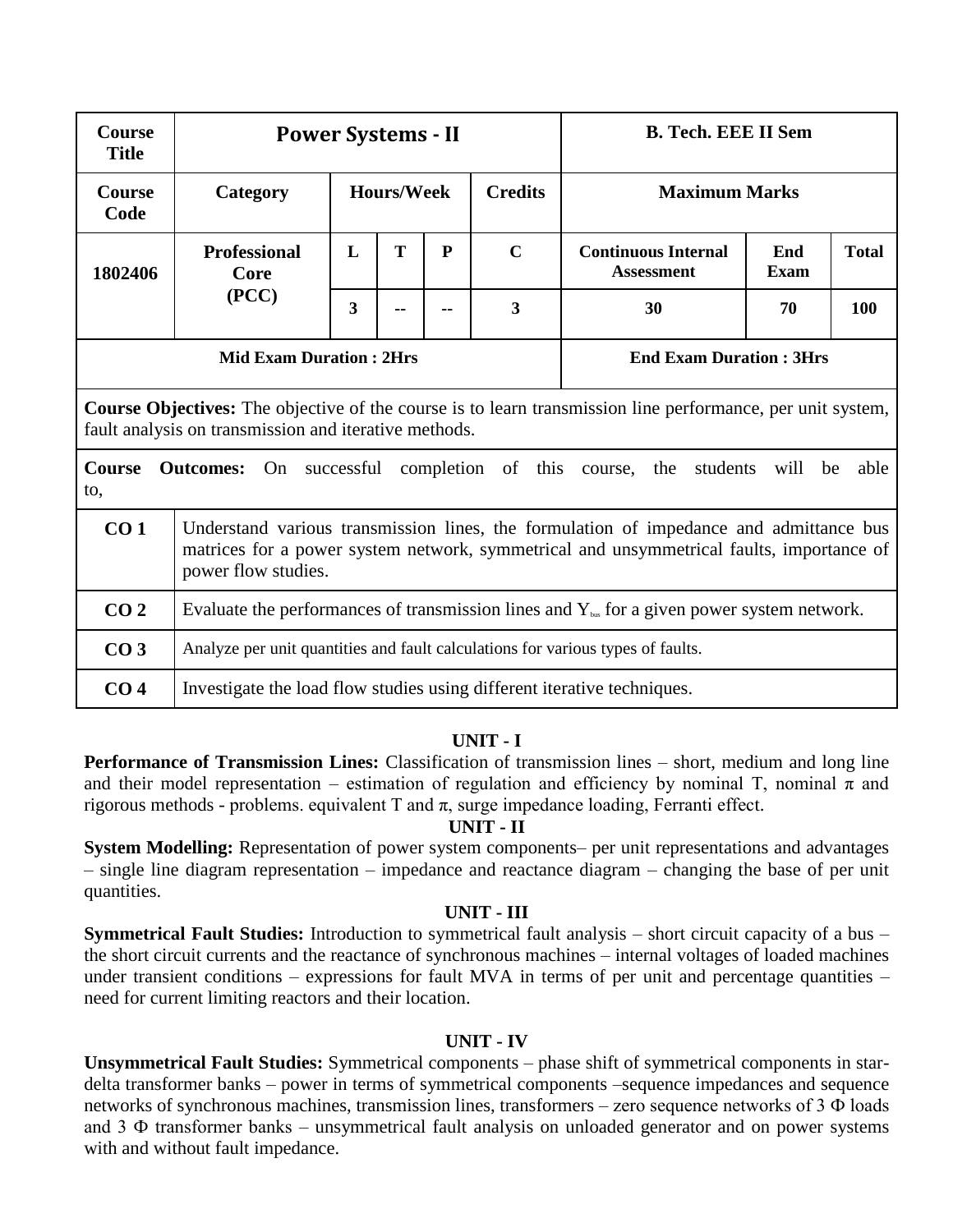#### **UNIT - V**

**Load Flow Studies:** Need for load flow studies in a power system – formation of bus admittance matrix – classification of types of buses in a power system – formulation of load flow equations – gauss-seidel iterative method for load flow studies – treatment of pv bus – acceleration factors – problems (sample one iteration only), newton - raphson method in rectangular and polar coordinates – formulation of load flow solution with or without pv buses – derivation of jacobian elements, algorithm and flowchart.

#### **Text Books:**

- **1.** Elements of power system analysis, William. D. Stevenson, 4th Edition Jr., MGH
- **2.** Computer Methods in Power Systems by Stagg EI Abiad & Stags, TMH
- **3.** Modern Power System Analysis by I. J. Nagarath & D. P. Kothari, TMH, 2<sup>nd</sup> Edition.

**4.** A Text Book on Power System Engineering by M. L. Soni, P. V. Gupta, U. S. Bhatnagar, Chakrabarti, Dhanpat Rai & Co Pvt. Ltd., 2003.

- **5.** Power System Analysis by Nagsarkar and Sukhija, OXFORD University Press.
- **6.** A course in Power Systems by J. B. Gupta, S. K. Kataria & Sons, 11th Edition, 2013.

#### **Reference Books:**

- **1.** Electrical power systems by C. L. Wadhwa, New Age International publications.
- **2.** Power system analysis by Hadi Saadat, MGH International.
- **3.** Power system analysis by AR Bergen and Vijay Vittal, Pearson education Asia, 2001.
- **4.** Power System Analysis by Grainger and Stevenson, TMH.
- **5.** Computer Techniques in Power System Analysis by M. A. Pai, TMH, 2nd Edition.
- **6.** Computer Techniques and Models in Power Systems by K. Uma Rao, I. K. International.
- **7.** Electric Power Systems by S. A. Nasar, Schaum's Outline Series, Revised 1st Edition, TMH.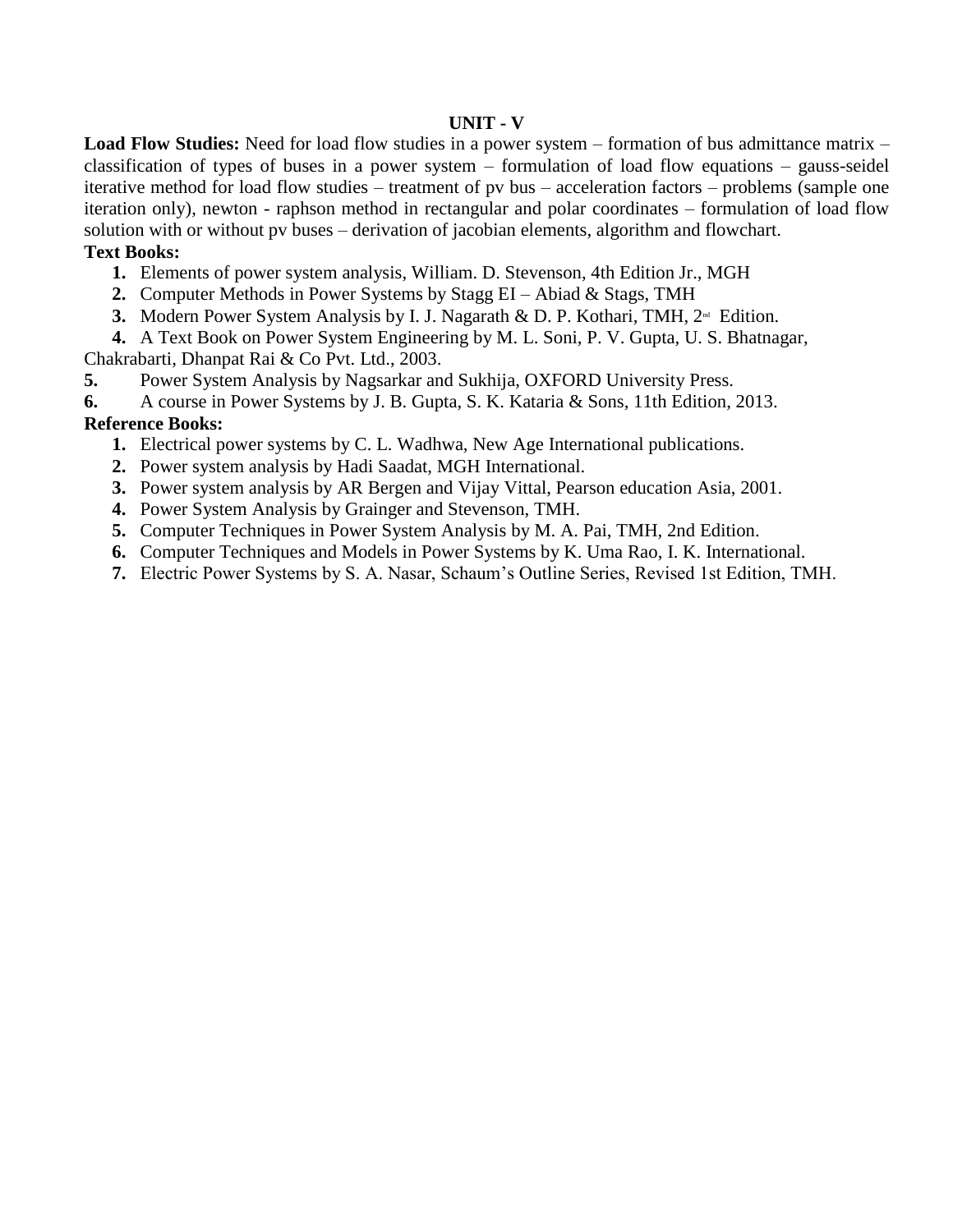| <b>Course</b><br><b>Title</b>                                                                                                | <b>Electrical Measurements Lab</b>                        |                   |                                |              |                | <b>B. Tech. EEE II Sem</b>                      |             |              |  |  |  |
|------------------------------------------------------------------------------------------------------------------------------|-----------------------------------------------------------|-------------------|--------------------------------|--------------|----------------|-------------------------------------------------|-------------|--------------|--|--|--|
| <b>Course</b><br>Code                                                                                                        | Category                                                  | <b>Hours/Week</b> |                                |              | <b>Credits</b> | <b>Maximum Marks</b>                            |             |              |  |  |  |
| 1802407                                                                                                                      | <b>Professional</b><br>Core                               | L                 | T                              | $\mathbf{P}$ | $\mathbf C$    | <b>Continuous Internal</b><br><b>Assessment</b> | End<br>Exam | <b>Total</b> |  |  |  |
|                                                                                                                              | (PCC)                                                     |                   |                                | 2            | $\mathbf{1}$   | 50                                              | 50          | 100          |  |  |  |
|                                                                                                                              |                                                           |                   | <b>End Exam Duration: 3Hrs</b> |              |                |                                                 |             |              |  |  |  |
| <b>Course Objectives:</b> The objective of the course is to calibrate instruments and measure various circuit<br>parameters. |                                                           |                   |                                |              |                |                                                 |             |              |  |  |  |
| On<br><b>Course</b><br><b>Outcomes:</b><br>successful completion of this course, the students<br>will be<br>to,              |                                                           |                   |                                |              |                |                                                 | able        |              |  |  |  |
| CO <sub>1</sub>                                                                                                              | Compare and calibrate various measuring Instruments       |                   |                                |              |                |                                                 |             |              |  |  |  |
| CO <sub>2</sub>                                                                                                              | Identify balanced conditions among bridges                |                   |                                |              |                |                                                 |             |              |  |  |  |
| CO <sub>3</sub>                                                                                                              | Measure the percentage errors among measuring instruments |                   |                                |              |                |                                                 |             |              |  |  |  |

# **List of Experiments ( Any Ten Experiments)**

- **1.** Calibration and testing of single phase energy meter.
- **2.** Calibration of dynamometer power factor meter.
- **3.** Crompton d.c. potentiometer calibration of pmmc ammeter and pmmc voltmeter.
- **4.** Kelvin's double bridge measurement of resistance determination of tolerance.
- **5.** Measurement of % ratio error and phase angle of given C. T. by comparison.
- **6.** Schering bridge & Anderson bridge.
- **7.** Measurement of 3 phase reactive power with single phase wattmeter.
- **8.** Measurement of parameters of a choke using 3 voltmeter and 3 ammeter methods.
- **9.** Calibration lpf wattmeter by phantom testing.
- **10.** Measurement of 3 phase power with two wattmeter method (balanced & unbalanced).
- **11.** Dielectric oil testing using H. T. testing kit
- **12.** AC potentiometer calibration of ac voltmeter, parameters of choke.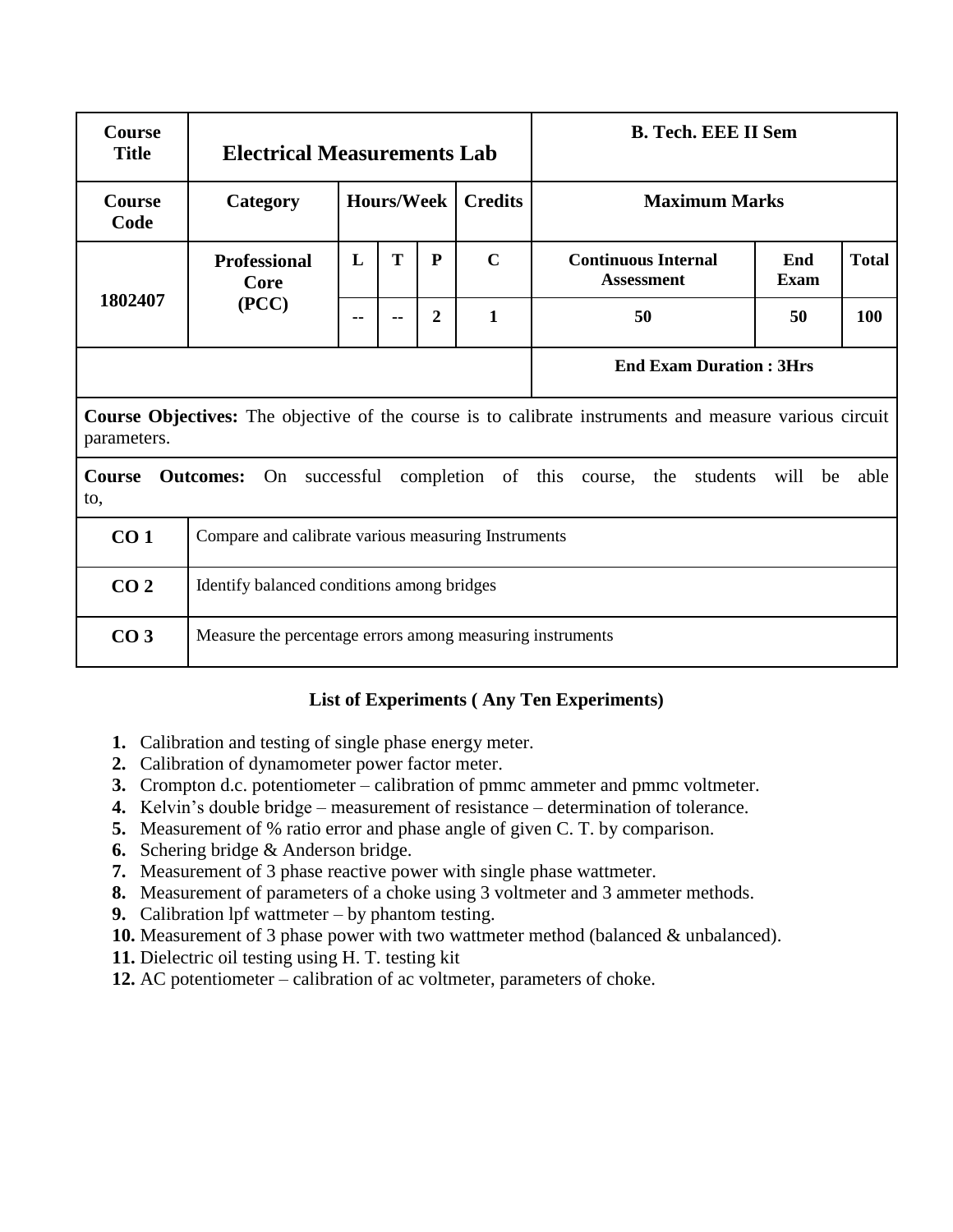| <b>Course</b><br><b>Title</b>                                                                                                 | <b>Electrical Machines – I Lab</b>                                  |                   |   |              |                | <b>B. Tech. EEE II Sem</b>                      |                      |              |  |  |
|-------------------------------------------------------------------------------------------------------------------------------|---------------------------------------------------------------------|-------------------|---|--------------|----------------|-------------------------------------------------|----------------------|--------------|--|--|
| <b>Course</b><br>Code                                                                                                         | Category                                                            | <b>Hours/Week</b> |   |              | <b>Credits</b> |                                                 | <b>Maximum Marks</b> |              |  |  |
| 1802408                                                                                                                       | <b>Professional</b><br>Core<br>(PCC)                                | L                 | T | $\mathbf{P}$ | $\mathbf C$    | <b>Continuous Internal</b><br><b>Assessment</b> | End<br><b>Exam</b>   | <b>Total</b> |  |  |
|                                                                                                                               |                                                                     |                   |   | $\mathbf{2}$ | $\mathbf{1}$   | 50                                              | 50                   | 100          |  |  |
| <b>End Exam Duration: 3Hrs</b>                                                                                                |                                                                     |                   |   |              |                |                                                 |                      |              |  |  |
| Course Objectives: The objective of the course is to learn and illustrate the performance of DC machines<br>and transformers. |                                                                     |                   |   |              |                |                                                 |                      |              |  |  |
| Course<br><b>Outcomes:</b> On successful completion of this course, the students<br>will be<br>to,                            |                                                                     |                   |   |              |                |                                                 | able                 |              |  |  |
| CO <sub>1</sub>                                                                                                               | Analyze performance characteristics of DC machines and transformers |                   |   |              |                |                                                 |                      |              |  |  |
| CO <sub>2</sub>                                                                                                               | Evaluate regulation and efficiency of transformers                  |                   |   |              |                |                                                 |                      |              |  |  |
| CO <sub>3</sub>                                                                                                               | Distinguish various tests between DC motor and DC generator         |                   |   |              |                |                                                 |                      |              |  |  |

# **List of Experiments (Any Ten)**

- **1.** OCC Characteristics of DC shunt generator.
- **2.** Brake test on DC shunt motor.
- **3.** Swinburne's test and Speed control of DC shunt motor
- **4.** Fields test on DC series machines.
- **5.** Hopkinson's test on DC shunt machines.
- **6.** Load test on DC shunt generator.
- **7.** OC and SC Test on single phase transformer
- **8.** Brake test on DC compound motor.
- **9.** Load test on DC compound Generator.
- **10.** Load test on DC series generator.
- **11.** Sumpner's test on single phase transformer
- **12.** Scott connection of three phase transformer
- **13.** Load test on single phase transformer
- **14.** Separation of losses on single phase transformer